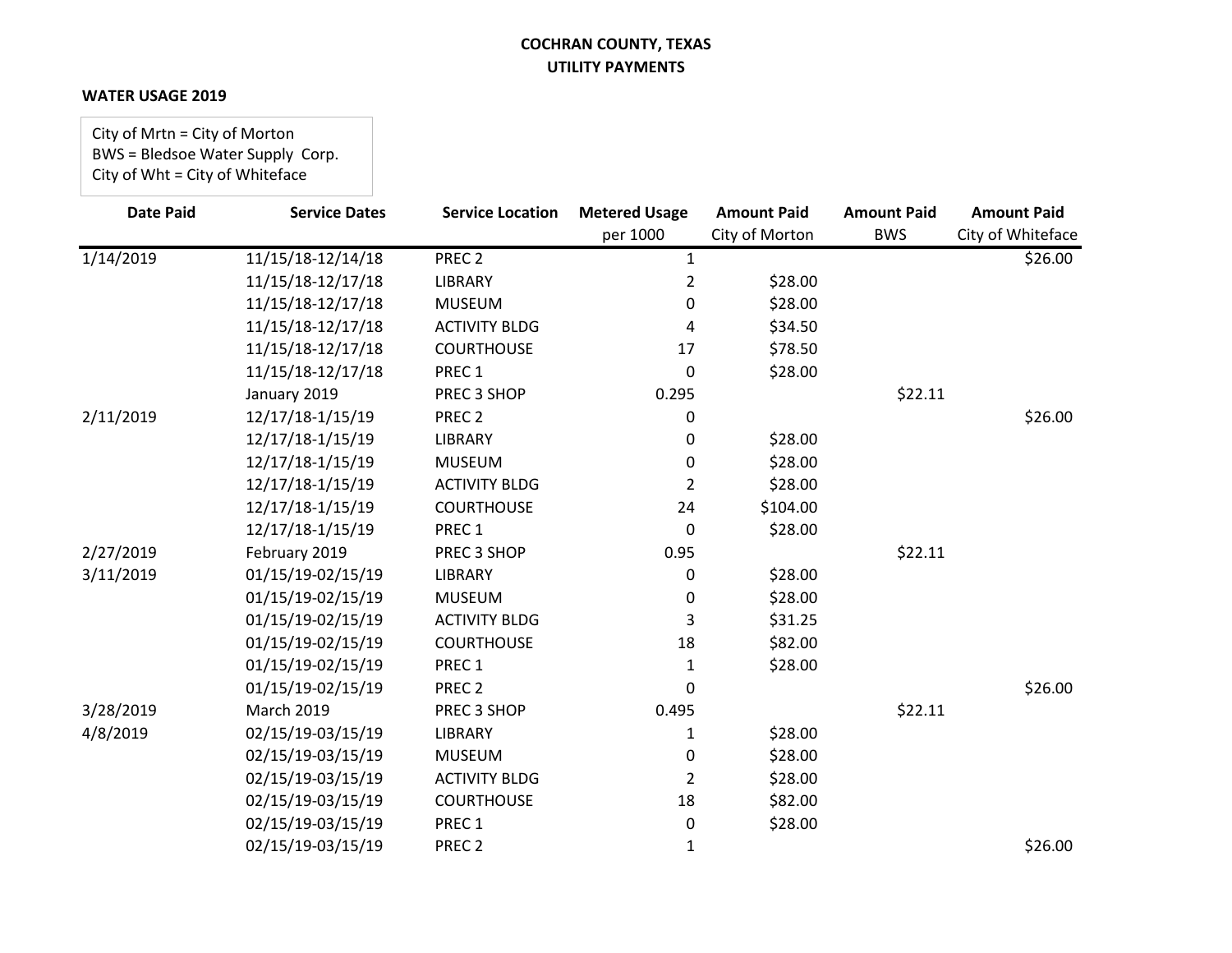### **WATER USAGE 2019**

City of Mrtn = City of Morton BWS = Bledsoe Water Supply Corp. City of Wht = City of Whiteface

| <b>Date Paid</b> | <b>Service Dates</b> | <b>Service Location</b> | <b>Metered Usage</b> | <b>Amount Paid</b> | <b>Amount Paid</b> | <b>Amount Paid</b> |
|------------------|----------------------|-------------------------|----------------------|--------------------|--------------------|--------------------|
|                  |                      |                         | per 1000             | City of Morton     | <b>BWS</b>         | City of Whiteface  |
| 4/29/2019        | April 2019           | PREC 3 SHOP             | 0.595                |                    | \$22.11            |                    |
| 5/13/2019        | 03/15/19-04/15/19    | <b>LIBRARY</b>          | 0                    | \$28.00            |                    |                    |
|                  | 03/15/19-04/15/19    | <b>MUSEUM</b>           | 0                    | \$28.00            |                    |                    |
|                  | 03/15/19-04/15/19    | <b>ACTIVITY BLDG</b>    | 4                    | \$34.50            |                    |                    |
|                  | 03/15/19-04/15/19    | <b>COURTHOUSE</b>       | 14                   | \$68.00            |                    |                    |
|                  | 03/15/19-04/15/19    | PREC 1                  | 1                    | \$28.00            |                    |                    |
|                  | 03/15/19-04/15/19    | PREC <sub>2</sub>       | 0                    |                    |                    | \$26.00            |
| 5/13/2019        | 04/15/19-05/15/19    | LIBRARY                 | 0                    | \$28.00            |                    |                    |
|                  | 04/15/19-05/15/19    | <b>MUSEUM</b>           | 0                    | \$28.00            |                    |                    |
|                  | 04/15/19-05/15/19    | <b>ACTIVITY BLDG</b>    | 10                   | \$54.00            |                    |                    |
|                  | 04/15/19-05/15/19    | <b>COURTHOUSE</b>       | 78                   | \$335.00           |                    |                    |
|                  | 04/15/19-05/15/19    | PREC 1                  | 1                    | \$28.00            |                    |                    |
|                  | 04/15/19-05/15/19    | PREC <sub>2</sub>       | 0                    |                    |                    | \$26.00            |
| 5/30/2019        | May 2019             | PREC 3 SHOP             | 0.29                 |                    | \$22.11            |                    |
| 6/27/2019        | 05/15/19-06/15/19    | PREC <sub>2</sub>       | 0                    |                    |                    | \$26.00            |
| 6/27/2019        | June 2019            | PREC 3 SHOP             | 0.31                 |                    | \$22.11            |                    |
| 7/8/2019         | 05/15/19-06/17/19    | LIBRARY                 | 2                    | \$28.00            |                    |                    |
|                  | 05/15/19-06/17/19    | <b>MUSEUM</b>           | 0                    | \$28.00            |                    |                    |
|                  | 05/15/19-06/17/19    | <b>ACTIVITY BLDG</b>    | 0                    | \$28.00            |                    |                    |
|                  | 05/15/19-06/17/19    | <b>COURTHOUSE</b>       | 83                   | \$357.50           |                    |                    |
|                  | 05/15/19-06/17/19    | PREC 1                  | 3                    | \$31.25            |                    |                    |
| 7/30/2019        | <b>July 2019</b>     | PREC 3 SHOP             | 1.705                |                    | \$23.87            |                    |
| 8/12/2019        | 06/17/19-07/15/19    | LIBRARY                 | 9                    | \$50.75            |                    |                    |
|                  | 06/17/19-07/15/19    | <b>MUSEUM</b>           | 0                    | \$28.00            |                    |                    |
|                  | 06/17/19-07/15/19    | <b>ACTIVITY BLDG</b>    | 0                    | \$28.00            |                    |                    |
|                  | 06/17/19-07/15/19    | <b>COURTHOUSE</b>       | 86                   | \$371.00           |                    |                    |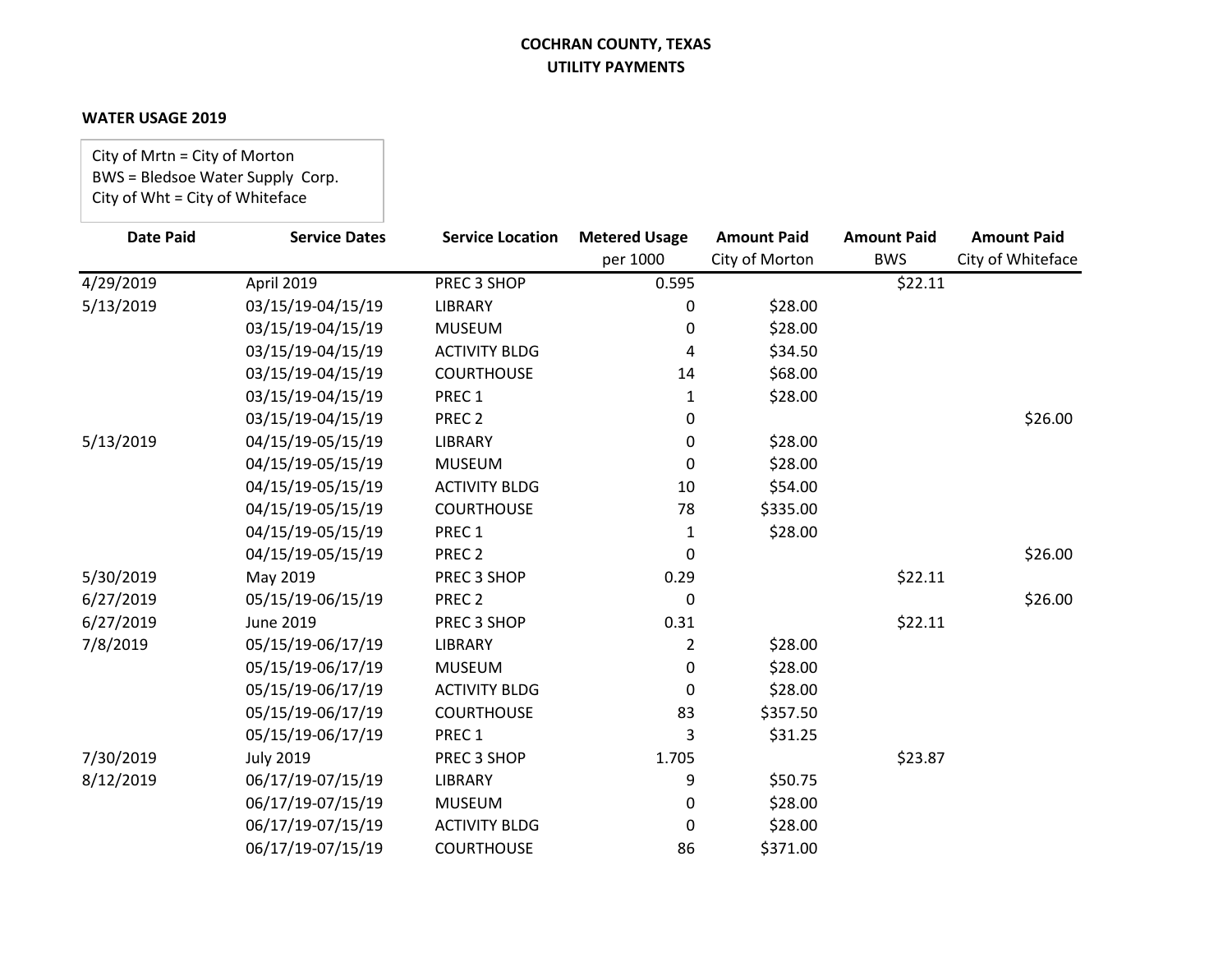### **WATER USAGE 2019**

City of Mrtn = City of Morton BWS = Bledsoe Water Supply Corp. City of Wht = City of Whiteface

| <b>Date Paid</b> | <b>Service Dates</b>  | <b>Service Location</b> | <b>Metered Usage</b><br>per 1000 | <b>Amount Paid</b><br>City of Morton | <b>Amount Paid</b><br><b>BWS</b> | <b>Amount Paid</b><br>City of Whiteface |
|------------------|-----------------------|-------------------------|----------------------------------|--------------------------------------|----------------------------------|-----------------------------------------|
| 8/12/2019        | 06/17/19-07/15/19     | PREC 1                  | $\mathbf{1}$                     | \$28.00                              |                                  |                                         |
|                  | 06/17/19-07/15/19     | PREC <sub>2</sub>       | 0                                |                                      |                                  | \$26.00                                 |
| 8/29/2019        | August 2019           | PREC 3 SHOP             | 1.67                             |                                      | \$22.11                          |                                         |
| 9/9/2019         | 07/15/19-08/15/19     | <b>LIBRARY</b>          | 0                                | \$28.00                              |                                  |                                         |
|                  | 07/15/19-08/15/20     | <b>MUSEUM</b>           | 2                                | \$28.00                              |                                  |                                         |
|                  | 07/15/19-08/15/21     | <b>ACTIVITY BLDG</b>    | 3                                | \$31.25                              |                                  |                                         |
|                  | 07/15/19-08/15/22     | <b>COURTHOUSE</b>       | 98                               | \$425.00                             |                                  |                                         |
|                  | 07/15/19-08/15/23     | PREC <sub>1</sub>       | 0                                | \$28.00                              |                                  |                                         |
|                  | 07/15/19-08/16/19     | PREC <sub>2</sub>       | 3                                |                                      |                                  | \$27.85                                 |
| 9/27/2019        | August 2019           | PREC 3 SHOP             | 0.52                             |                                      | 22.11                            |                                         |
| 10/14/2019       | September 2019        | PREC 3 SHOP             | 0.5                              |                                      | 22.11                            |                                         |
|                  | 08/15/209-09/16/2019  | <b>LIBRARY</b>          | 0                                | \$28.00                              |                                  |                                         |
|                  | 08/15/209-09/16/2019  | <b>MUSEUM</b>           | $\Omega$                         | \$28.00                              |                                  |                                         |
|                  | 08/15/209-09/16/2019  | <b>ACTIVITY BLDG</b>    | 7                                | \$44.25                              |                                  |                                         |
|                  | 08/15/209-09/16/2019  | <b>COURTHOUSE</b>       | 140                              | \$614.00                             |                                  |                                         |
|                  | 08/15/209-09/16/2019  | PREC 1                  | 5.                               | \$37.75                              |                                  |                                         |
|                  | 08/16/2019-09/15/2019 | PREC <sub>2</sub>       | 0                                |                                      |                                  | \$26.00                                 |
| 11/12/2019       | 09/16/2019-10/15/2019 | <b>LIBRARY</b>          | 0                                | \$28.00                              |                                  |                                         |
|                  | 09/16/2019-10/15/2019 | <b>MUSEUM</b>           | 0                                | \$28.00                              |                                  |                                         |
|                  | 09/16/2019-10/15/2019 | <b>ACTIVITY BLDG</b>    | 4                                | \$34.50                              |                                  |                                         |
|                  | 09/16/2019-10/15/2019 | <b>COURTHOUSE</b>       | 91                               | \$393.50                             |                                  |                                         |
|                  | 09/16/2019-10/15/2019 | PREC 1                  | 0                                | \$28.00                              |                                  |                                         |
|                  | 09/15/2019-10/15/2019 | PREC <sub>2</sub>       | 1                                |                                      |                                  | \$26.00                                 |
| 11/26/2019       | October 2019          | PREC 3 SHOP             | 0.185                            |                                      | \$22.11                          |                                         |
| 12/09/2019       | 10/15/2019-11/15/2019 | LIBRARY                 | 0                                | \$28.00                              |                                  |                                         |
|                  | 10/15/2019-11/15/2019 | <b>MUSEUM</b>           | 0                                | \$28.00                              |                                  |                                         |
|                  | 10/15/2019-11/15/2019 | <b>ACTIVITY BLDG</b>    |                                  | \$2.00                               | \$28.00                          |                                         |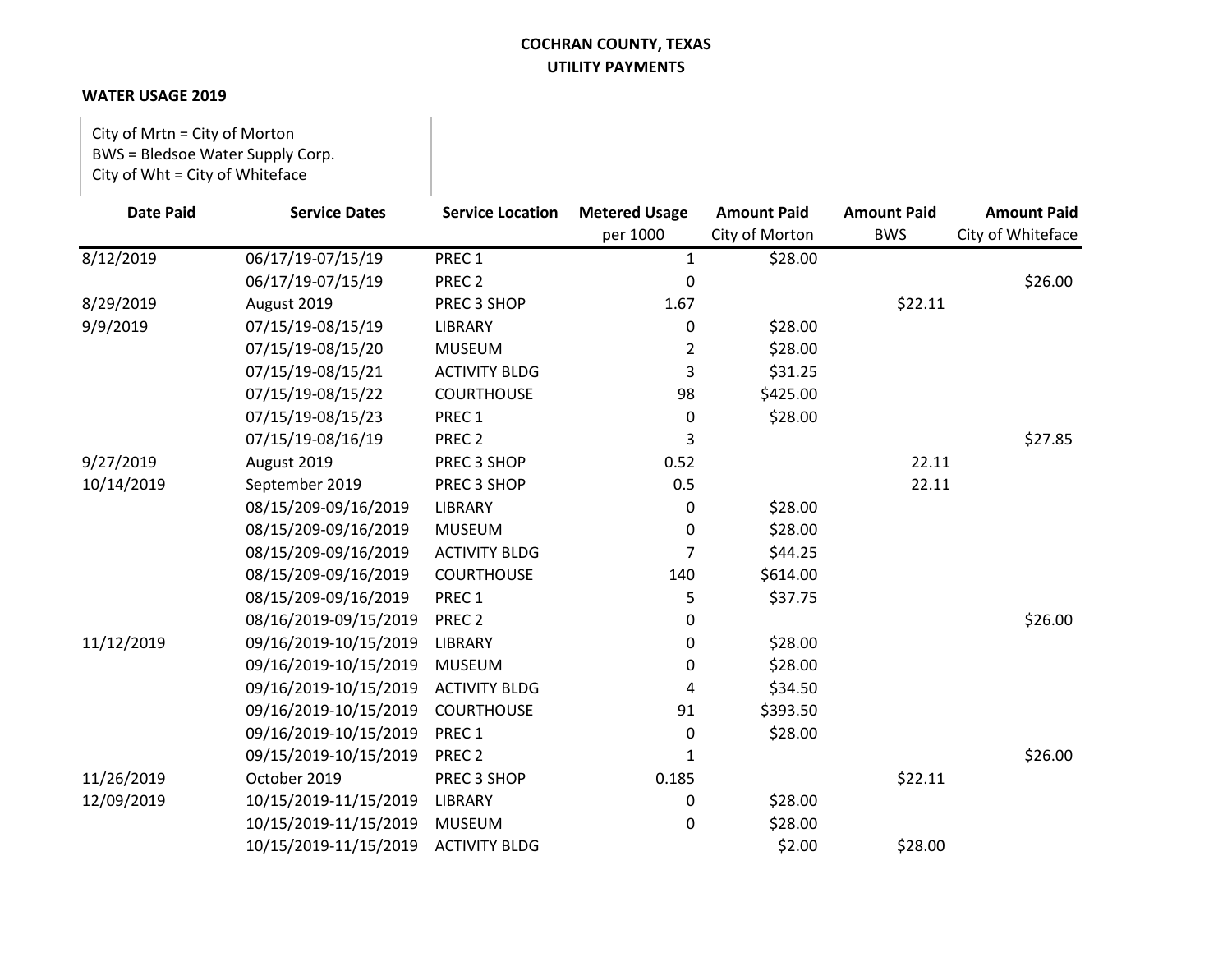#### **WATER USAGE 2019**

City of Mrtn = City of Morton BWS = Bledsoe Water Supply Corp. City of Wht = City of Whiteface

| <b>Date Paid</b> | <b>Service Dates</b>              | <b>Service Location</b> | <b>Metered Usage</b> | <b>Amount Paid</b> | <b>Amount Paid</b> | <b>Amount Paid</b> |
|------------------|-----------------------------------|-------------------------|----------------------|--------------------|--------------------|--------------------|
|                  |                                   |                         | per 1000             | City of Morton     | <b>BWS</b>         | City of Whiteface  |
| 12/9/2019        | 10/15/2019-11/15/2019 COURTHOUSE  |                         | 25                   | \$107.75           |                    |                    |
|                  | 10/15/2019-11/15/2019 PREC 1 SHOP |                         |                      | \$28.00            |                    |                    |
|                  | 10/15/2019-11/15/2019             | PREC 2                  |                      |                    |                    | \$26.00            |
| 12/30/2019       | November 2019                     | PREC <sub>3</sub>       | 0.14                 |                    | \$22.11            |                    |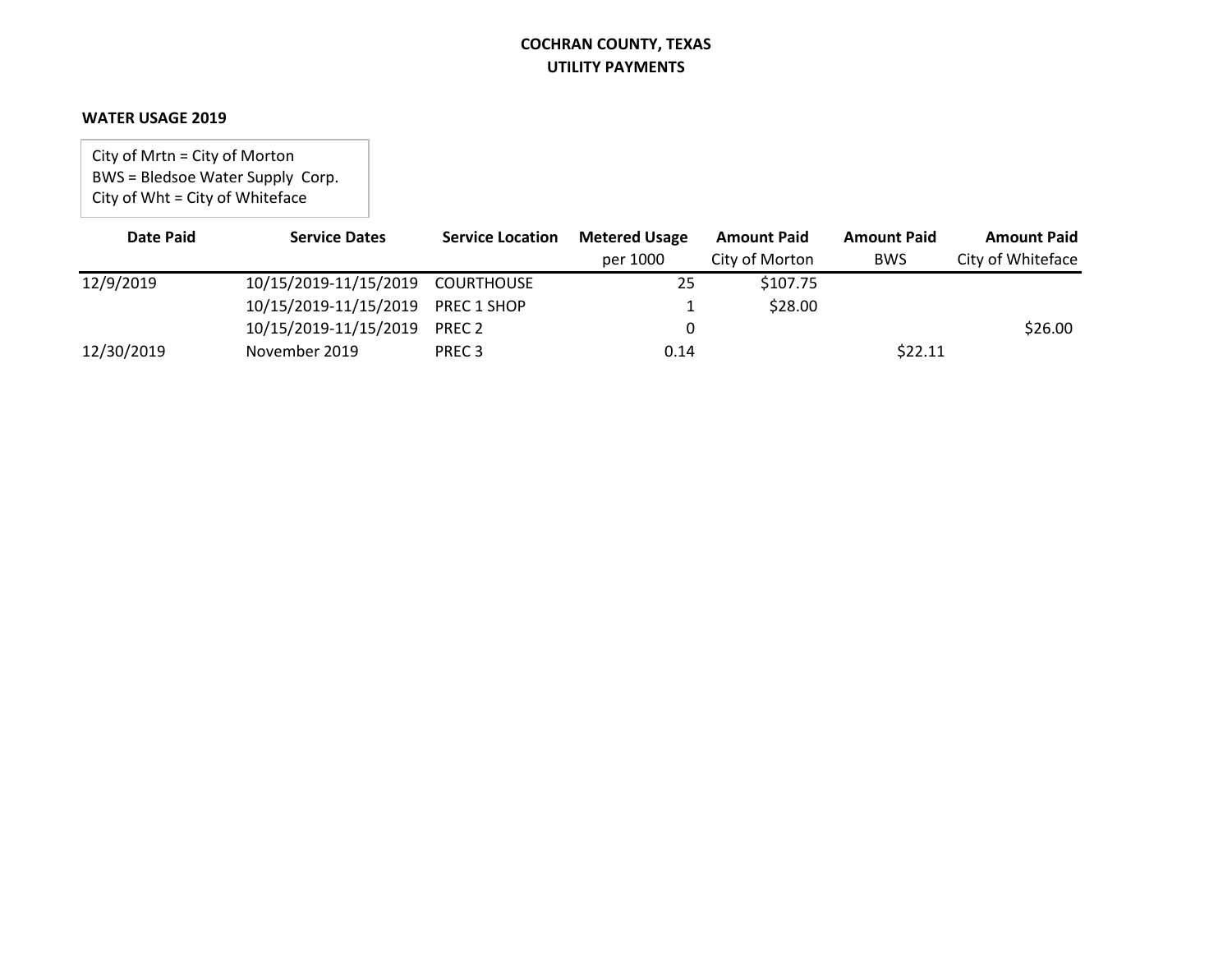#### **ELECTRICITY USAGE 2019**

# XCEL = XCel Energy

| <b>Date Paid</b> | <b>Service Dates</b> | <b>Service Location</b>  | <b>Metered Usage</b> | <b>Amount Pd</b> | <b>Amount Pd</b> |  |
|------------------|----------------------|--------------------------|----------------------|------------------|------------------|--|
|                  |                      |                          | KwH                  | <b>XCEL</b>      | <b>BCEC</b>      |  |
| 01/14/2019       | 11/06/18-12/03/18    | <b>SHERIFF POSSE</b>     | 0                    |                  | \$32.50          |  |
|                  | 11/15/18-12/13/18    | PREC <sub>3</sub>        | 72                   |                  | \$29.36          |  |
|                  | December 2018        | 2 Area lights            |                      |                  | \$20.80          |  |
|                  | 11/30/18-12/19/18    | PREC <sub>4</sub>        | 620                  |                  | \$62.51          |  |
|                  | December 2018        | Area light               |                      |                  | \$9.70           |  |
| 01/30/2019       | 12/12/18-01/15/19    | PREC <sub>2</sub>        | 155                  | \$23.22          |                  |  |
|                  | 12/12/18-01/14/19    | Area Light               | 75                   | \$15.56          |                  |  |
|                  | 12/19/18-01/23/19    | <b>AIRPORT</b>           | 910                  | \$79.45          |                  |  |
|                  | 12/18/18-01/21/19    | <b>COURTHOUSE</b>        | 20400                | \$1,170.58       |                  |  |
|                  | 12/19/18-01/23/19    | SOFTBALL PARK            | 0                    | \$11.28          |                  |  |
|                  | 12/18/18-01/21/19    | <b>COMM TOWER</b>        | 1086                 | \$94.94          |                  |  |
|                  | 12/19/18-01/22/19    | PREC <sub>1</sub>        | 613                  | \$57.13          |                  |  |
|                  | 12/18/18-01/21/19    | LIBRARY                  | 1230                 | \$105.99         |                  |  |
|                  | 12/18/18-01/20/19    | Area light               | 61                   | \$14.87          |                  |  |
|                  | 12/18/18-01/21/19    | <b>MUSEUM</b>            | 368                  | \$39.86          |                  |  |
|                  | 12/18/18-01/21/19    | <b>ACTIVITY BLDG</b>     | 4344                 | \$332.71         |                  |  |
|                  | 12/18/18-01/20/19    | 3 Area lights            | 184                  | \$44.64          |                  |  |
|                  | 12/19/18-01/23/19    | <b>PARK IRRIGATION</b>   | 2312                 | \$184.48         |                  |  |
|                  | 12/19/18-01/23/19    | <b>PARK SHOP</b>         | 372                  | \$39.15          |                  |  |
|                  | 12/19/18-01/22/19    | Area light               | 63                   | \$14.49          |                  |  |
|                  | 12/19/18-01/22/19    | <b>CEMETERY IRRIG/SW</b> | 0                    | \$11.28          |                  |  |
|                  | 12/19/18-01/23/19    | PARK/SHOWBARN            | 1918                 | \$154.96         |                  |  |
|                  | 12/19/18-01/23/19    | <b>RODEO GROUNDS</b>     | 0                    | \$11.28          |                  |  |
|                  | 12/18/18-01/21/19    | <b>COURTHOUSE ANNEX</b>  | 1503                 | \$126.95         |                  |  |
|                  | 12/19/18-01/22/19    | <b>CEMETERY SHOP</b>     | 20                   | \$12.77          |                  |  |
|                  | 12/19/18-01/22/19    | WELL @ SE CORNER         | 0                    | \$11.28          |                  |  |
| 2/11/2019        | 12/03/18-01/03/19    | <b>SHERIFF POSSE</b>     | 0                    |                  | \$32.50          |  |
|                  | 12/13/18-01/15/19    | PREC <sub>3</sub>        | 108                  |                  | \$31.53          |  |
|                  | January 2018         | 2 Area lights            |                      |                  | \$20.80          |  |
|                  | 12/19/18-01/17/19    | PREC <sub>4</sub>        | 610                  |                  | \$61.91          |  |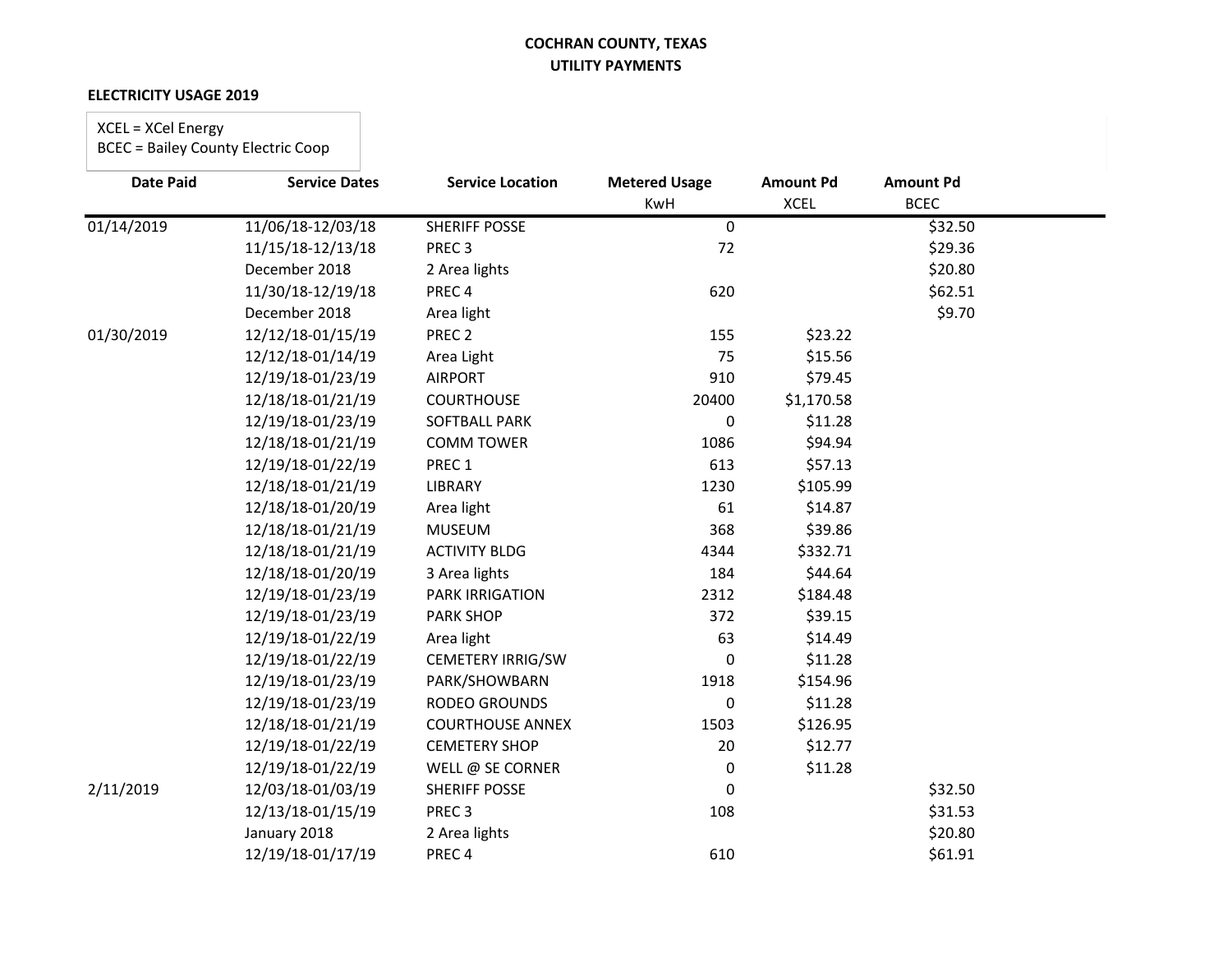#### **ELECTRICITY USAGE 2019**

# XCEL = XCel Energy

| <b>Date Paid</b> | <b>Service Dates</b> | <b>Service Location</b>  | <b>Metered Usage</b> | <b>Amount Pd</b> | <b>Amount Pd</b> |  |
|------------------|----------------------|--------------------------|----------------------|------------------|------------------|--|
|                  |                      |                          | <b>KwH</b>           | <b>XCEL</b>      | <b>BCEC</b>      |  |
| 2/11/2019        | January 2019         | Area light               |                      |                  | \$9.70           |  |
| 2/27/2019        | 01/15/19-02/13/19    | PREC <sub>2</sub>        | 136                  | \$22.64          |                  |  |
|                  | 01/15/19-02/13/19    | Area Light               | 75                   | \$15.46          |                  |  |
| 3/11/2019        | 01/03/19-02/01/19    | <b>SHERIFF POSSE</b>     | $\Omega$             |                  | \$32.50          |  |
|                  | 01/15/19-02/14/19    | PREC <sub>3</sub>        | 142                  |                  | \$33.59          |  |
|                  | February 2019        | 2 Area lights            |                      |                  | \$20.80          |  |
|                  | 01/17/19-02/19/19    | PREC <sub>4</sub>        | 700                  |                  | \$67.35          |  |
|                  | February 2019        | Area light               |                      |                  | \$9.70           |  |
|                  | 01/23/19-02/22/19    | <b>AIRPORT</b>           | 69.56                |                  |                  |  |
|                  | 01/21/19-02/21/19    | <b>COURTHOUSE</b>        | 17760                | \$1,136.15       |                  |  |
|                  | 01/23/19-02/22/19    | <b>SOFTBALL PARK</b>     | 0                    | \$11.28          |                  |  |
|                  | 01/21/19-02/21/19    | <b>COMM TOWER</b>        | 878                  | \$82.74          |                  |  |
|                  | 01/22/19-02/22/19    | PREC 1                   | 629                  | \$60.75          |                  |  |
|                  | 01/21/19-02/21/19    | <b>LIBRARY</b>           | 1127                 | \$102.90         |                  |  |
|                  | 01/21/19-02/20/19    | Area light               | 60                   | \$14.91          |                  |  |
|                  | 01/21/19-02/21/19    | <b>MUSEUM</b>            | 130                  | \$22.15          |                  |  |
|                  | 01/21/19-02/21/19    | <b>ACTIVITY BLDG</b>     | 4145                 | \$371.10         |                  |  |
|                  | 01/21/19-02/20/19    | 3 Area lights            | 180                  | \$44.74          |                  |  |
|                  | 01/23/19-02/22/19    | <b>PARK IRRIGATION</b>   | 1265                 | \$110.76         |                  |  |
|                  | 01/23/19-02/22/19    | <b>PARK SHOP</b>         | 421                  | \$44.40          |                  |  |
|                  | 01/23/19-02/21/19    | Area light               | 58                   | \$14.43          |                  |  |
|                  | 01/22/19-02/22/19    | <b>CEMETERY IRRIG/SW</b> | 0                    | \$11.28          |                  |  |
|                  | 01/23/19-02/22/19    | PARK/SHOWBARN            | 151                  | \$23.15          |                  |  |
|                  | 01/23/19-02/22/19    | RODEO GROUNDS            | 0                    | \$11.28          |                  |  |
|                  | 01/21/19-02/21/19    | <b>COURTHOUSE ANNEX</b>  | 1022                 | \$94.40          |                  |  |
|                  | 01/22/19-02/22/19    | <b>CEMETERY SHOP</b>     | 30                   | \$13.63          |                  |  |
|                  | 01/22/19-02/22/19    | WELL @ SE CORNER         | 0                    | \$11.28          |                  |  |
| 3/28/2019        | 02/13/19-03/15/19    | PREC 2 SHOP              | 119                  | \$21.36          |                  |  |
|                  | 02/13/19-03/14/19    | Area light               | $\mathbf{1}$         | \$15.63          |                  |  |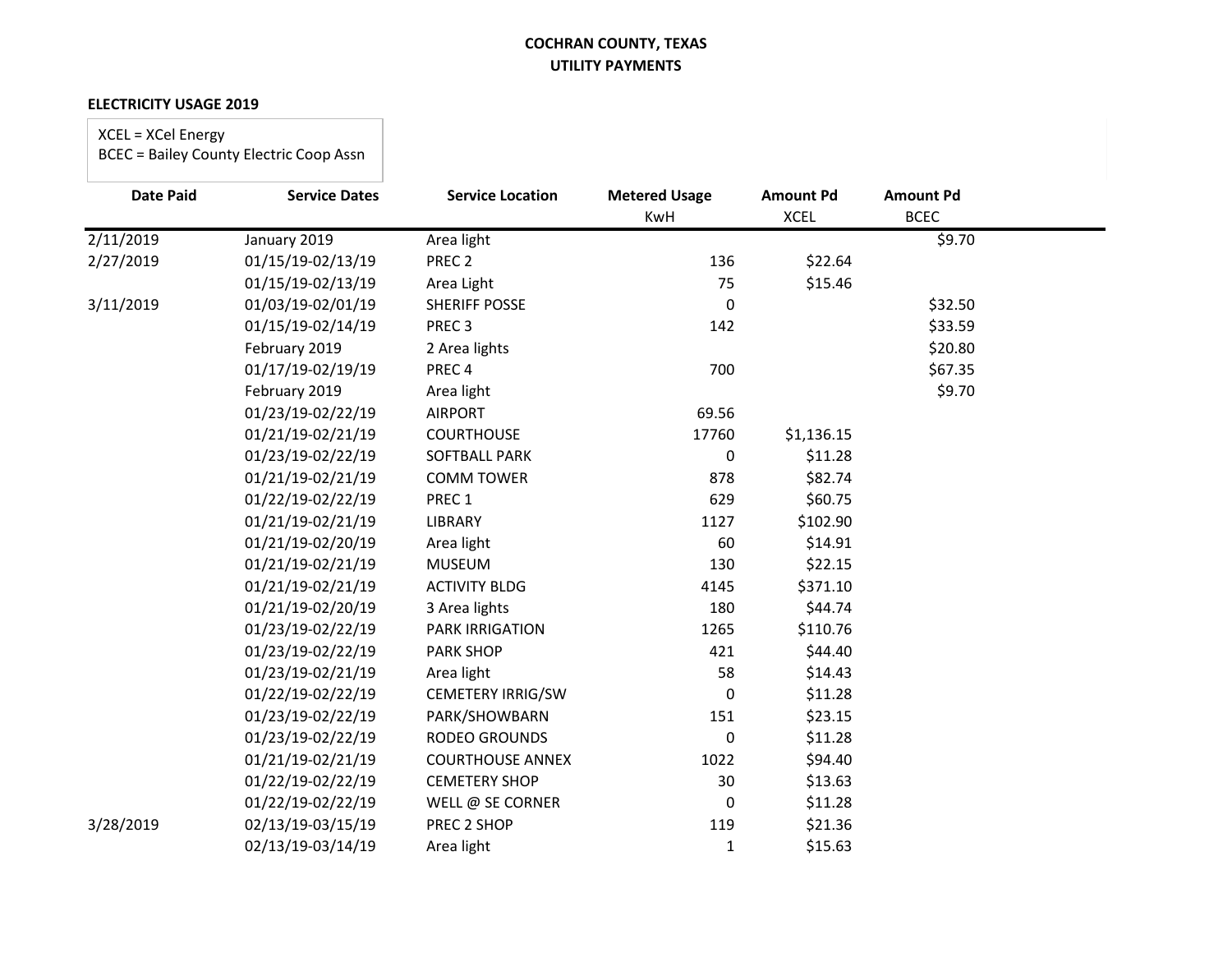#### **ELECTRICITY USAGE 2019**

### XCEL = XCel Energy

| <b>Date Paid</b> | <b>Service Dates</b> | <b>Service Location</b>  | <b>Metered Usage</b> | <b>Amount Pd</b> | <b>Amount Pd</b> |  |
|------------------|----------------------|--------------------------|----------------------|------------------|------------------|--|
|                  |                      |                          | <b>KwH</b>           | <b>XCEL</b>      | <b>BCEC</b>      |  |
| 4/8/2019         | 02/01/19-03/04/19    | <b>SHERIFF POSSE</b>     | 0                    |                  | \$32.50          |  |
|                  | 02/14/19-03/14/19    | PREC <sub>3</sub>        | 87                   |                  | \$27.65          |  |
|                  | <b>March 2019</b>    | 2 Area lights            |                      |                  | \$17.50          |  |
|                  | 02/19-19-03/20/19    | PREC <sub>4</sub>        | 650                  |                  | \$44.83          |  |
|                  | <b>March 2019</b>    | Area light               |                      |                  | \$7.75           |  |
|                  | 02/22/19-03/25/19    | <b>AIRPORT</b>           | 722                  | \$69.15          |                  |  |
|                  | 02/21/19-03/21/19    | <b>COURTHOUSE</b>        | 18420                | \$1,241.49       |                  |  |
|                  | 02/22/19-03/25/19    | SOFTBALL PARK            | 0                    | \$11.28          |                  |  |
|                  | 02/21/19-03/21/19    | <b>COMM TOWER</b>        | 662                  | \$66.21          |                  |  |
|                  | 02/22/19-03/25/19    | PREC 1                   | 564                  | \$56.50          |                  |  |
|                  | 02/21/19-03/21/19    | LIBRARY                  | 943                  | \$89.37          |                  |  |
|                  | 02/21/19-03/20/19    | Area light               | 52                   | \$14.81          |                  |  |
|                  | 02/21/19-03/21/19    | <b>MUSEUM</b>            | 110                  | \$20.68          |                  |  |
|                  | 02/21/19-03/21/19    | <b>ACTIVITY BLDG</b>     | 3482                 | \$391.43         |                  |  |
|                  | 02/21/19-03/20/19    | 3 Area lights            | 156                  | \$44.42          |                  |  |
|                  | 02/22/19-03/25/19    | <b>PARK IRRIGATION</b>   | 1389                 | \$122.64         |                  |  |
|                  | 02/22/19-03/25/19    | <b>PARK SHOP</b>         | 230                  | \$29.72          |                  |  |
|                  | 02/22/19-03/24/19    | Area light               | 57                   | \$14.51          |                  |  |
|                  | 02/22/19-03/25/19    | <b>CEMETERY IRRIG/SW</b> | 0                    | \$11.28          |                  |  |
|                  | 02/22/19-03/25/19    | PARK/SHOWBARN            | 136                  | \$22.19          |                  |  |
|                  | 02/22/19-03/25/19    | RODEO GROUNDS            | 0                    | \$11.28          |                  |  |
|                  | 02/21/19-03/21/19    | <b>COURTHOUSE ANNEX</b>  | 544                  | \$56.49          |                  |  |
|                  | 02/22/19-03/25/19    | <b>CEMETERY SHOP</b>     | 23                   | \$13.12          |                  |  |
|                  | 02/22/19-03/25/19    | WELL @ SE CORNER         | 0                    | \$11.28          |                  |  |
| 4/29/2019        | 03/15/19-04/15/19    | PREC 2 SHOP              | 114                  | \$21.09          |                  |  |
|                  | 03/12/19-04/14/19    | Area light               | 63                   | \$15.69          |                  |  |
|                  | 03/25/19-04/23/19    | <b>AIRPORT</b>           | 617                  | \$60.96          |                  |  |
|                  | 03/21/19-04/19/19    | <b>COURTHOUSE</b>        | 16020                | \$1,107.39       |                  |  |
|                  | 03/25/19-04/23/19    | SOFTBALL PARK            | 0                    | \$11.28          |                  |  |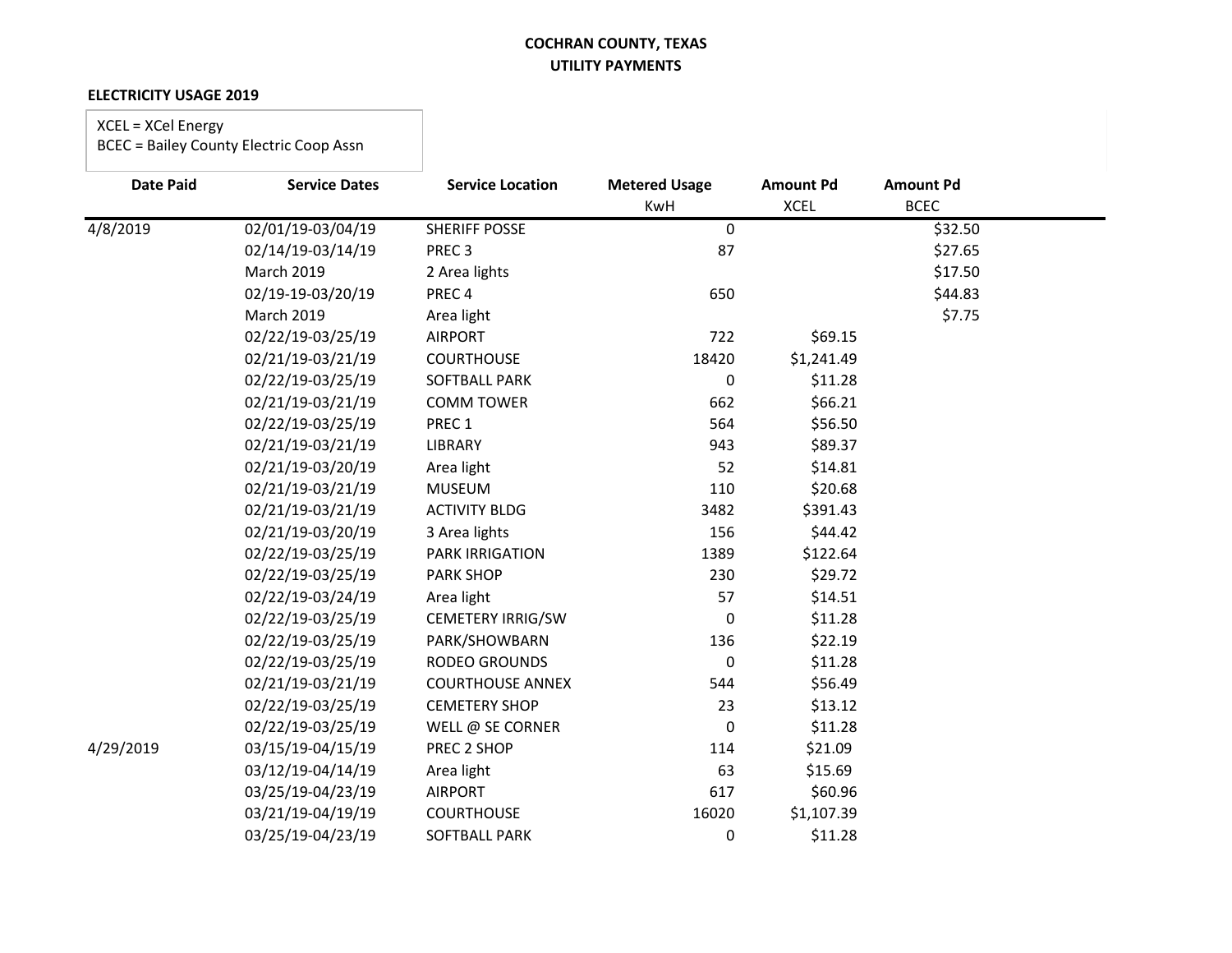#### **ELECTRICITY USAGE 2019**

### XCEL = XCel Energy

| <b>Date Paid</b> | <b>Service Dates</b> | <b>Service Location</b> | <b>Metered Usage</b> | <b>Amount Pd</b> | <b>Amount Pd</b> |
|------------------|----------------------|-------------------------|----------------------|------------------|------------------|
|                  |                      |                         | KwH                  | <b>XCEL</b>      | <b>BCEC</b>      |
| 4/29/2019        | 03/21/19-04/19/19    | <b>COMM TOWER</b>       | 704                  | \$70.01          |                  |
|                  | 03/25/19-04/23/19    | PREC 1                  | 306                  | \$35.93          |                  |
|                  | 03/21/19-04/19/19    | LIBRARY                 | 1069                 | \$100.29         |                  |
|                  | 03/21/19-04/18/19    | Area light              | 53                   | \$14.86          |                  |
|                  | 03/21/19-04/19/19    | <b>MUSEUM</b>           | 15                   | \$12.87          |                  |
|                  | 03/21/19-04/22/19    | <b>ACTIVITY BLDG</b>    | 3387                 | \$318.46         |                  |
|                  | 03/21/19-04/21/19    | 3 Area lights           | 177                  | \$45.09          |                  |
|                  | 03/25/19-04/23/19    | <b>PARK IRRIGATION</b>  | 3772                 | \$315.02         |                  |
|                  | 03/25/19-04/23/19    | <b>PARK SHOP</b>        | 208                  | \$28.01          |                  |
|                  | 03/25/19-04/22/19    | Area light              | 54                   | \$14.46          |                  |
|                  | 03/25/19-04/23/19    | CEMETERY IRRIG/SW       | 1462                 | \$129.01         |                  |
|                  | 03/25/19-04/23/19    | PARK/SHOWBARN           | 143                  | \$22.80          |                  |
|                  | 03/25/19-04/23/19    | <b>RODEO GROUNDS</b>    | 0                    | \$11.28          |                  |
|                  | 03/21/19-04/19/19    | <b>COURTHOUSE ANNEX</b> | 167                  | \$25.47          |                  |
|                  | 03/25/19-04/23/19    | <b>CEMETERY SHOP</b>    | 1089                 | \$98.97          |                  |
|                  | 03/25/19-04/23/19    | WELL @ SE CORNER        | 2329                 | \$198.82         |                  |
| 5/13/2019        | 03/04/19-04/04/19    | <b>SHERIFF POSSE</b>    | 0                    |                  | \$32.50          |
|                  | 03/14/19-04/16/19    | PREC <sub>3</sub>       | 56                   |                  | \$35.35          |
|                  | April 2019           | 2 Area lights           |                      |                  | \$23.56          |
|                  | 03/20/19-04/22/19    | PREC <sub>4</sub>       | 680                  |                  | \$89.94          |
|                  | April 2019           | Area light              |                      |                  | \$11.33          |
| 5/30/2019        | 04/23/19-05/22/19    | <b>AIRPORT</b>          | 584                  | \$58.38          |                  |
|                  | 04/19/19-05/20/19    | <b>COURTHOUSE</b>       | 17820                | \$1,544.67       |                  |
|                  | 04/23/19-05/22/19    | <b>SOFTBALL PARK</b>    | 0                    | \$11.30          |                  |
|                  | 04/19/19-05/20/19    | <b>COMM TOWER</b>       | 717                  | \$71.15          |                  |
|                  | 04/23/19-05/22/19    | PREC 1                  | 328                  | \$37.74          |                  |
|                  | 04/19/19-05/20/19    | LIBRARY                 | 1140                 | \$106.27         |                  |
|                  | 04/19/19-05/19/19    | Area light              | 57                   | \$14.99          |                  |
|                  | 04/19/19-05/20/19    | <b>MUSEUM</b>           | 109                  | \$20.68          |                  |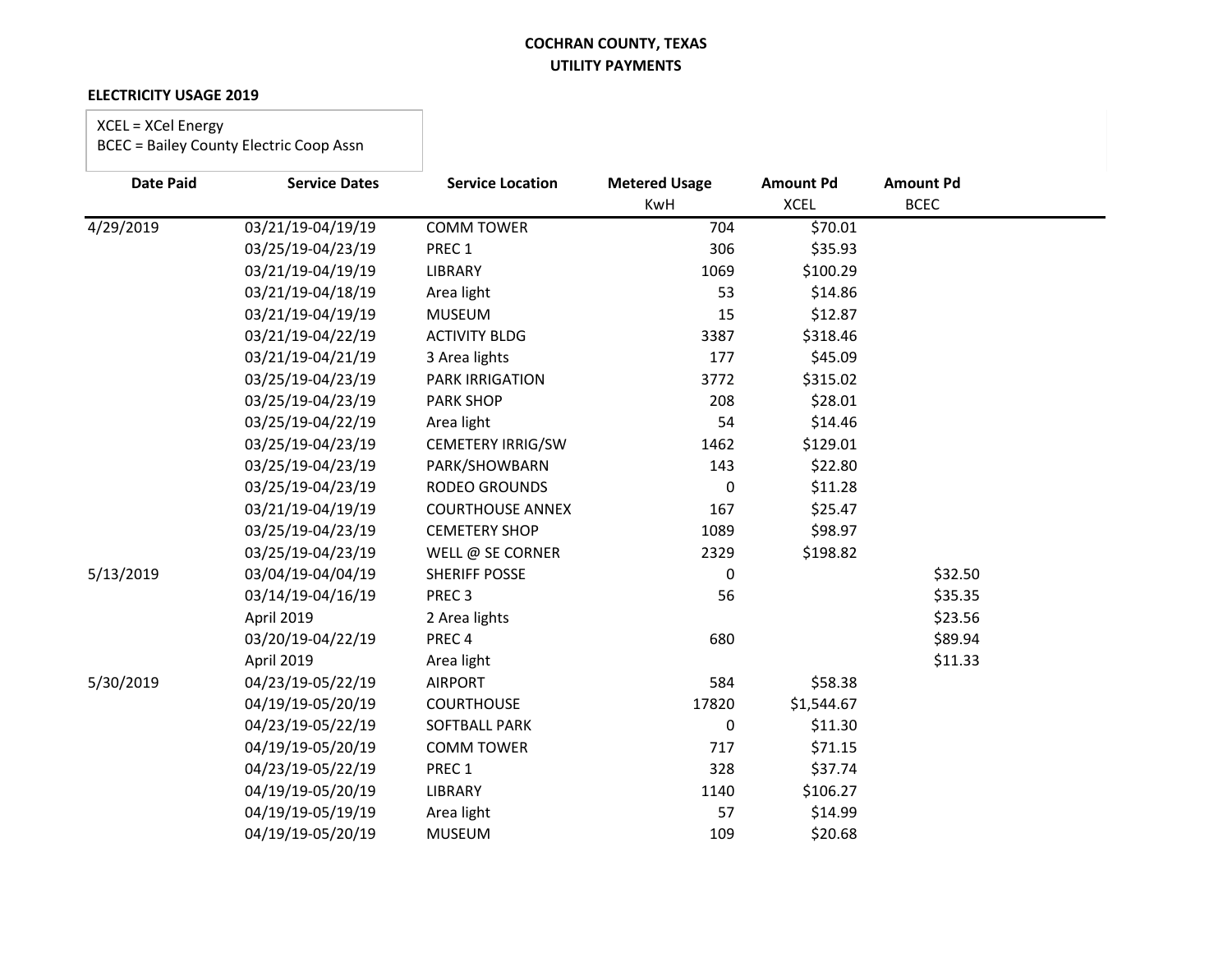### **ELECTRICITY USAGE 2019**

### XCEL = XCel Energy

| <b>Date Paid</b> | <b>Service Dates</b>             | <b>Service Location</b>  | <b>Metered Usage</b> | <b>Amount Pd</b> | <b>Amount Pd</b> |
|------------------|----------------------------------|--------------------------|----------------------|------------------|------------------|
|                  |                                  |                          | KwH                  | <b>XCEL</b>      | <b>BCEC</b>      |
| 5/30/2019        | $\overline{04}/22/19 - 05/20/19$ | <b>ACTIVITY BLDG</b>     | 3875                 | \$376.68         |                  |
|                  | 04/22/19-05/19/19                | 3 Area lights            | 153                  | \$44.50          |                  |
|                  | 04/23/19-05/22/19                | PARK IRRIGATION          | 5668                 | \$468.19         |                  |
|                  | 04/23/19-05/22/19                | PARK SHOP                | 11                   | \$12.18          |                  |
|                  | 04/23/19-05/21/19                | Area light               | 53                   | \$14.45          |                  |
|                  | 04/23/19-05/22/19                | <b>CEMETERY IRRIG/SW</b> | 2353                 | \$200.97         |                  |
|                  | 04/23/19-05/22/19                | PARK/SHOWBARN            | 110                  | \$20.16          |                  |
|                  | 04/23/19-05/22/19                | <b>RODEO GROUNDS</b>     | 0                    | \$11.30          |                  |
|                  | 04/19/19-05/20/19                | <b>COURTHOUSE ANNEX</b>  | 171                  | \$25.82          |                  |
|                  | 04/23/19-05/22/19                | <b>CEMETERY SHOP</b>     | 1213                 | \$109.07         |                  |
|                  | 04/23/19-05/22/19                | WELL @ SE CORNER         | 3761                 | \$314.46         |                  |
|                  | 04/15/19-05/13/19                | PREC 2 SHOP              | 140                  | \$23.26          |                  |
|                  | 04/15/19-05/12/19                | Area light               | 63                   | \$15.55          |                  |
| 6/10/2019        | 04/04/19-05/06/19                | SHERIFF POSSE            | 0                    |                  | \$32.50          |
|                  | 04/16/19-05/16/19                | PREC <sub>3</sub>        | 65                   |                  | \$31.53          |
|                  | May 2019                         | 2 Area lights            |                      |                  | \$24.10          |
|                  | 04/22/19-05/21/19                | PREC4                    | 550                  |                  | \$80.28          |
|                  | May 2019                         | Area light               |                      |                  | \$11.65          |
| 6/27/2019        | 0513/19-06/13/19                 | PREC 2 SHOP              | 124                  | \$22.41          |                  |
|                  | 05/13/19-06/12/19                | Area light               | 69                   | \$15.71          |                  |
| 07/08/2019       | 05/22/19-06/21/19                | <b>AIRPORT</b>           | 602                  | \$63.67          |                  |
|                  | 05/20/19-06/20/19                | <b>COURTHOUSE</b>        | 23340                | \$1,884.71       |                  |
|                  | 05/22/19-06/21/19                | SOFTBALL PARK            | 0                    | \$11.30          |                  |
|                  | 05/20/19-06/20/19                | <b>COMM TOWER</b>        | 741                  | \$77.63          |                  |
|                  | 05/22/19-06/21/19                | PREC 1                   | 673                  | \$69.85          |                  |
|                  | 05/20/19-06/20/19                | LIBRARY                  | 2087                 | \$197.57         |                  |
|                  | 05/20/19-06/19/19                | Area light               | 57                   | \$14.97          |                  |
|                  | 05/20/19-06/20/19                | <b>MUSEUM</b>            | 174                  | \$27.14          |                  |
|                  | 05/20/19-06/20/19                | <b>ACTIVITY BLDG</b>     | 5475                 | \$525.60         |                  |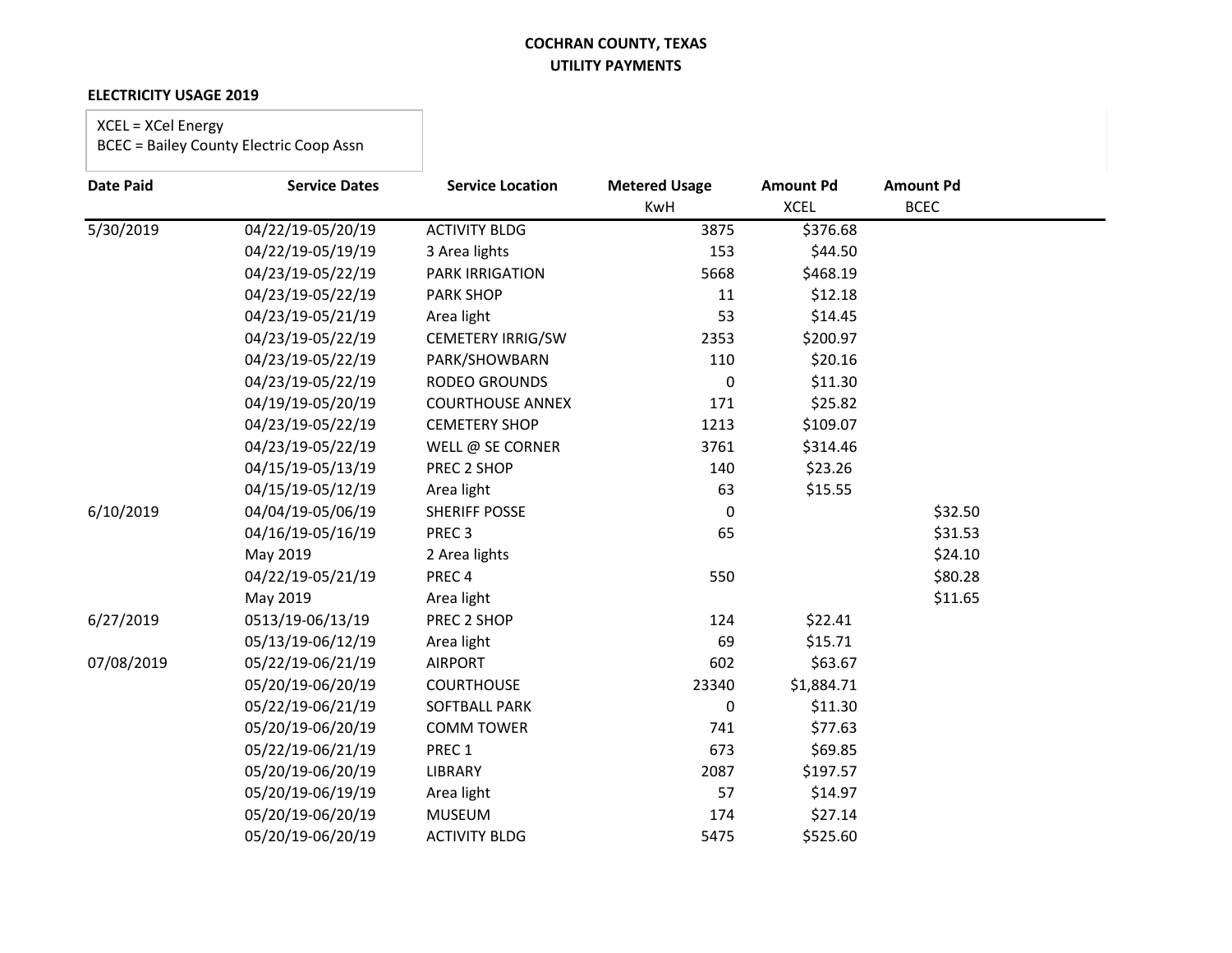### **ELECTRICITY USAGE 2019**

### XCEL = XCel Energy

| <b>Date Paid</b> | <b>Service Dates</b> | <b>Service Location</b> | <b>Metered Usage</b> | <b>Amount Pd</b> | <b>Amount Pd</b> |
|------------------|----------------------|-------------------------|----------------------|------------------|------------------|
|                  |                      |                         | <b>KwH</b>           | <b>XCEL</b>      | <b>BCEC</b>      |
| 07/08/2019       | 05/20/19-06/19/19    | 3 Area lights           | 171                  | \$44.95          |                  |
|                  | 05/22/19-06/21/19    | <b>PARK IRRIGATION</b>  | 5863                 | \$521.28         |                  |
|                  | 05/22/19-06/21/19    | PARK SHOP               | 6                    | \$11.82          |                  |
|                  | 05/22/19-06/20/19    | Area light              | 55                   | \$26.31          |                  |
|                  | 05/22/19-06/21/19    | CEMETERY IRRIG/SW       | 2434                 | \$278.02         |                  |
|                  | 05/22/19-06/21/19    | PARK/SHOWBARN           | 2352                 | \$215.90         |                  |
|                  | 05/22/19-06/21/19    | RODEO GROUNDS           | 420                  | \$47.83          |                  |
|                  | 05/20/19-06/20/19    | <b>COURTHOUSE ANNEX</b> | 292                  | \$37.65          |                  |
|                  | 05/22/19-06/21/19    | <b>CEMETERY SHOP</b>    | 1255                 | \$120.46         |                  |
|                  | 05/22/19-06/21/19    | WELL @ SE CORNER        | 3891                 | \$349.75         |                  |
| 07/08/2019       | 05/06/19-06/06/19    | <b>SHERIFF POSSE</b>    | 0                    |                  | \$32.50          |
|                  | 05/16/19-06/18/2019  | PREC <sub>3</sub>       | 117                  |                  | \$36.76          |
|                  | June 2019            | 2 Area lights           |                      |                  | \$24.10          |
|                  | 05/21/19-06/21/1     | PREC <sub>4</sub>       | 530                  |                  | \$78.27          |
|                  | June 2019            | Area light              |                      |                  | \$11.65          |
| 07/30/2019       | 06/13/19-07/15/19    | PREC <sub>2</sub>       | 195                  | \$29.13          |                  |
|                  | 06/13/19-07/14/19    | Area Light              | 72                   | \$15.59          |                  |
|                  | 06/21/19-07/23/19    | <b>AIRPORT</b>          | 593                  | \$62.11          |                  |
|                  | 06/20/19-07/22/19    | <b>COURTHOUSE</b>       | 27840                | \$1,725.72       |                  |
|                  | 06/21/19-07/23/19    | <b>SOFTBALL PARK</b>    | 0                    | \$11.30          |                  |
|                  | 06/20/19-07/19/19    | <b>COMM TOWER</b>       | 825                  | \$84.76          |                  |
|                  | 06/21/19-07/23/19    | PREC 1                  | 288                  | \$35.98          |                  |
|                  | 06/20/19-07/19/19    | LIBRARY                 | 3202                 | \$295.45         |                  |
|                  | 06/20/19-07/18/19    | Area light              | 53                   | \$14.67          |                  |
|                  | 06/20/19-07/19/19    | <b>MUSEUM</b>           | 539                  | \$59.41          |                  |
|                  | 06/20/19-07/19/19    | <b>ACTIVITY BLDG</b>    | 6856                 | \$574.70         |                  |
|                  | 06/20/19-07/18/19    | 3 Area lights           | 159                  | \$44.02          |                  |
|                  | 06/21/19-07/23/19    | <b>PARK IRRIGATION</b>  | 4406                 | \$388.89         |                  |
|                  | 05/22/19-07/23/19    | <b>PARK SHOP</b>        | 0                    | \$22.61          |                  |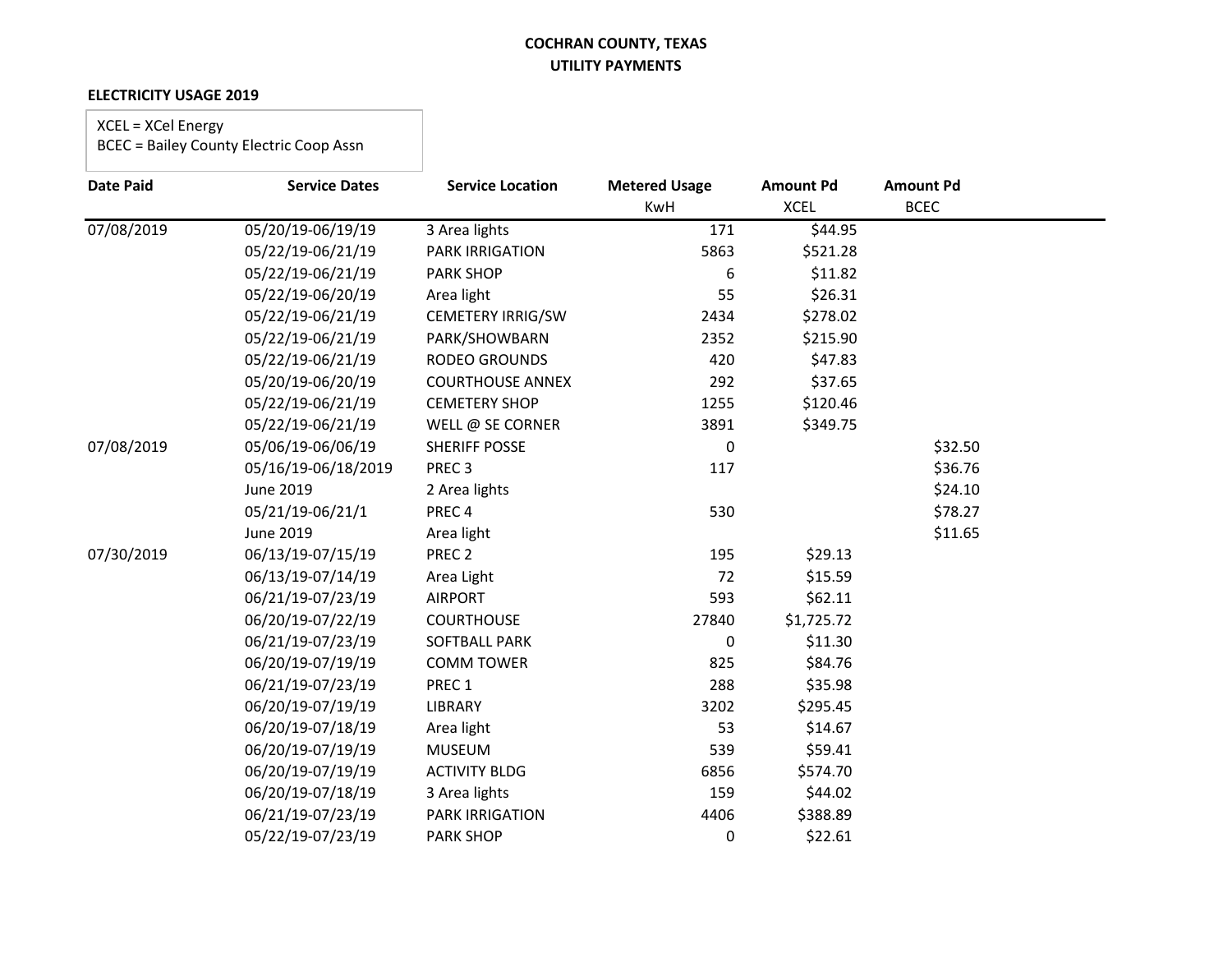#### **ELECTRICITY USAGE 2019**

# XCEL = XCel Energy

| <b>Date Paid</b> | <b>Service Dates</b> | <b>Service Location</b> | <b>Metered Usage</b> | <b>Amount Pd</b> | <b>Amount Pd</b> |  |
|------------------|----------------------|-------------------------|----------------------|------------------|------------------|--|
|                  |                      |                         | KwH                  | <b>XCEL</b>      | <b>BCEC</b>      |  |
| 7/30/2019        | 06/21/19-07/22/19    | Area light              | 58                   | \$14.33          |                  |  |
|                  | 06/21/19-07/23/19    | CEMETERY IRRIG/SW       | 1,887                | \$173.01         |                  |  |
|                  | 06/21/19-07/23/19    | PARK/SHOWBARN           | 2,559                | \$230.60         |                  |  |
|                  | 05/22/19-07/23/19    | RODEO GROUNDS           | 0                    | (525.22)         |                  |  |
|                  | 06/20/19-07/22/19    | <b>COURTHOUSE ANNEX</b> | 559                  | \$61.08          |                  |  |
|                  | 06/21/19-07/23/19    | <b>CEMETERY SHOP</b>    | 548                  | \$58.26          |                  |  |
|                  | 06/21/19-07/23/19    | WELL @ SE CORNER        | 4,488                | \$395.91         |                  |  |
| 8/12/2019        | 06/06/19-07/08/19    | <b>SHERIFF POSSE</b>    | 0                    |                  | \$32.50          |  |
|                  | 06/18/19-07/18/19    | PREC <sub>3</sub>       | 194                  |                  | \$44.50          |  |
|                  | <b>July 2019</b>     | 2 Area lights           |                      |                  | \$24.10          |  |
|                  | 06/21/19-07/24/19    | PREC <sub>4</sub>       | 180                  |                  | \$43.09          |  |
|                  | <b>July 2019</b>     | Area light              |                      |                  | \$11.65          |  |
| 8/29/2019        | 07/15/19-08/13/19    | PREC <sub>2</sub>       | 318                  | \$39.20          |                  |  |
|                  | 07/15/19-08/12/19    | Area Light              | 64                   | \$15.19          |                  |  |
|                  | 07/23/19-08/21/19    | <b>AIRPORT</b>          | 585                  | \$60.52          |                  |  |
|                  | 07/22/19-08/20/19    | <b>COURTHOUSE</b>       | 27,300               | \$1,710.06       |                  |  |
|                  | 07/23/19-08/21/19    | <b>SOFTBALL PARK</b>    | 0                    | \$11.30          |                  |  |
|                  | 07/19/19-08/20/19    | <b>COMM TOWER</b>       | 934                  | \$92.58          |                  |  |
|                  | 07/23/19-08/21/19    | PREC 1                  | 627                  | \$64.05          |                  |  |
|                  | 07/19/19-08/19/19    | <b>LIBRARY</b>          | 1,797                | \$167.36         |                  |  |
|                  | 07/19/19-08/18/19    | Area light              | 56                   | \$14.62          |                  |  |
|                  | 07/19/19-08/19/19    | <b>MUSEUM</b>           | 1,797                | \$167.36         |                  |  |
|                  | 07/19/19-08/19/19    | <b>ACTIVITY BLDG</b>    | 8,003                | \$639.60         |                  |  |
|                  | 07/19/19-08/18/19    | 3 Area lights           | 168                  | \$43.86          |                  |  |
|                  | 07/23/19-08/21/19    | <b>PARK IRRIGATION</b>  | 7,400                | \$633.88         |                  |  |
|                  | 07/23/19-08/21/19    | <b>PARK SHOP</b>        | 0                    | \$11.30          |                  |  |
|                  | 07/23/19-08/20/19    | Area light              | 52                   | \$14.11          |                  |  |
|                  | 07/23/19-08/21/19    | CEMETERY IRRIG/SW       | 2,278                | \$202.97         |                  |  |
|                  | 07/23/19-08/21/19    | PARK/SHOWBARN           | 3,584                | \$312.86         |                  |  |
|                  | 07/23/19-08/21/19    | RODEO GROUNDS           | 0                    | \$11.30          |                  |  |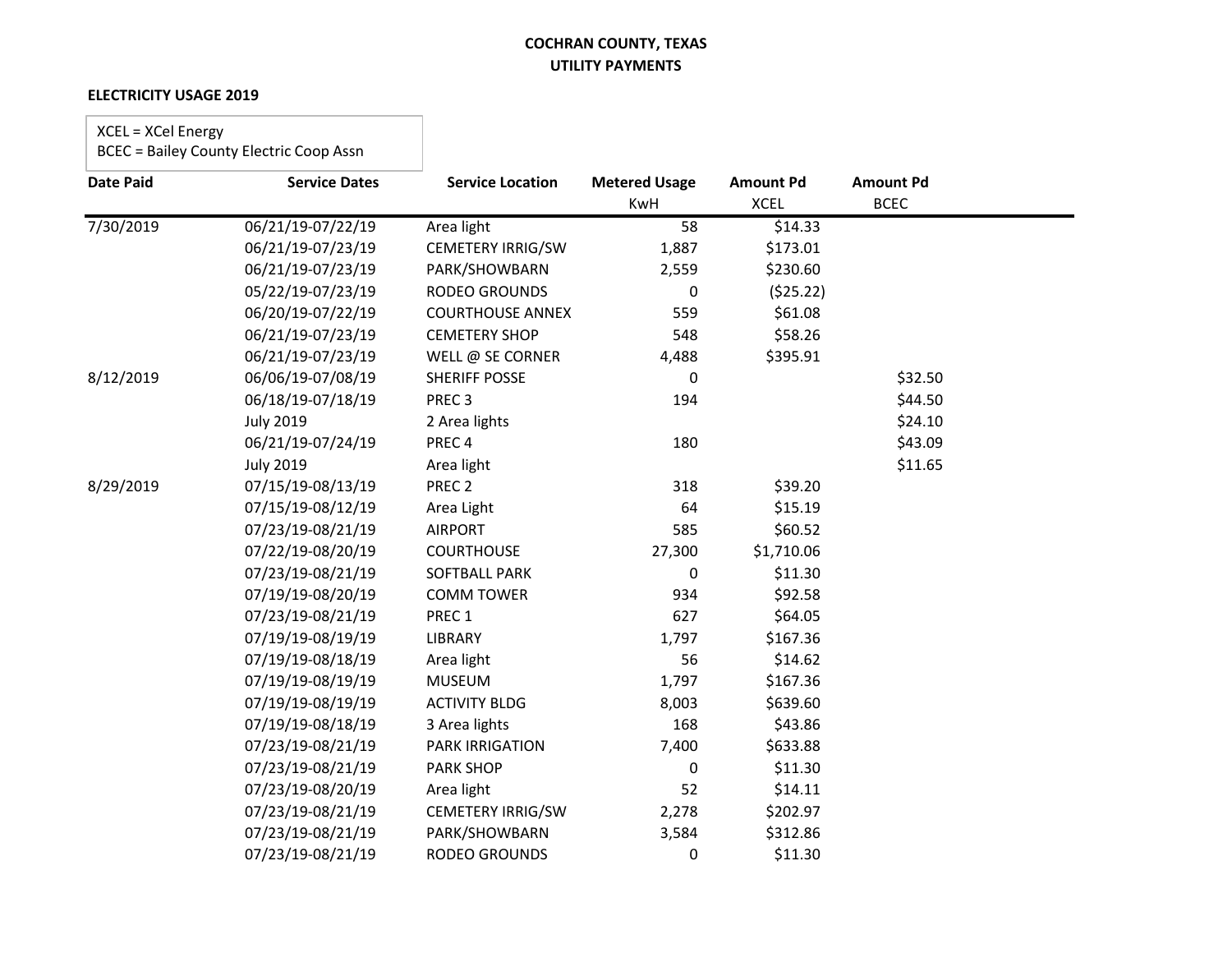### **ELECTRICITY USAGE 2019**

XCEL = XCel Energy

| <b>Date Paid</b> | <b>Service Dates</b>  | <b>Service Location</b>  | <b>Metered Usage</b> | <b>Amount Pd</b> | <b>Amount Pd</b> |  |
|------------------|-----------------------|--------------------------|----------------------|------------------|------------------|--|
|                  |                       |                          | KwH                  | <b>XCEL</b>      | <b>BCEC</b>      |  |
| 8/29/2019        | 07/22/19-08/20/19     | <b>COURTHOUSE ANNEX</b>  | 1,635                | \$153.33         |                  |  |
|                  | 07/23/19-08/21/19     | <b>CEMETERY SHOP</b>     | 1,355                | \$125.31         |                  |  |
|                  | 07/23/19-08/21/19     | WELL @ SE CORNER         | 4,204                | \$364.99         |                  |  |
| 9/9/2019         | 07/08/19-08/06/19     | <b>SHERIFF POSSE</b>     | 0                    |                  | \$32.50          |  |
|                  | 07/08/19-08/06/19     | PREC <sub>3</sub>        | 321                  |                  | \$56.46          |  |
|                  | August 2019           | 2 Area lights            |                      |                  | \$23.83          |  |
|                  | 07/08/19-08/06/19     | PREC <sub>4</sub>        | 190                  |                  | \$43.63          |  |
|                  | August 2019           | Area light               |                      |                  | \$11.49          |  |
| 9/27/2019        | 08/13/2019-09/12/2019 | PREC <sub>2</sub>        | 368                  | \$42.08          |                  |  |
|                  | 08/13/2019-09/11/2019 | Area light               | 67                   | \$14.96          |                  |  |
| 10/14/2019       | 08/06/2019-09/05/2019 | <b>SHERIFF POSSE</b>     | 0                    |                  | \$32.50          |  |
|                  | 08/16/2019-09/18/2019 | PREC <sub>3</sub>        | 172                  |                  | \$38.85          |  |
|                  | September 2019        | 2 Area lights            |                      |                  | \$21.90          |  |
|                  | 08/21/2019-09/23/2019 | PREC <sub>4</sub>        | 190                  |                  | \$40.30          |  |
|                  | September 2019        | Area light               |                      |                  | \$10.35          |  |
|                  | 08/21/2019-09/20/2019 | <b>AIRPORT</b>           | 651                  | \$61.86          |                  |  |
|                  | 08/20/2019-09/19/2019 | <b>COURTHOUSE</b>        | 26,700               | \$1,390.46       |                  |  |
|                  | 08/21/2019-09/11/2019 | SOFTBALL PARK            | 0                    | \$7.92           |                  |  |
|                  | 08/20/2019-09/19/2019 | <b>COMM TOWER</b>        | 751                  | \$71.99          |                  |  |
|                  | 08/21/2019-09/20/2019 | PREC 1                   | 599                  | \$57.82          |                  |  |
|                  | 08/19/2019-09/19/2019 | <b>LIBRARY</b>           | 2,606                | \$221.56         |                  |  |
|                  | 08/19/2019-09/18/2019 | Area light               | 57                   | \$14.26          |                  |  |
|                  | 08/19/2019-09/19/2019 | <b>MUSEUM</b>            | 1,235                | \$111.13         |                  |  |
|                  | 08/19/2019-09/19/2019 | <b>ACTIVITY BLDG</b>     | 7,204                | \$531.59         |                  |  |
|                  | 08/19/2019-09/18/2019 | 3 Area lights            | 171                  | \$42.81          |                  |  |
|                  | 08/21/2019-09/20/2019 | <b>PARK IRRIGATION</b>   | 6,666                | \$529.16         |                  |  |
|                  | 08/21/2019-09/20/2019 | <b>PARK SHOP</b>         | 0                    | \$11.30          |                  |  |
|                  | 08/21/2019-09/19/2019 | Area light               | 55                   | \$13.80          |                  |  |
|                  | 08/21/2019-09/20/2019 | <b>CEMETERY IRRIG/SW</b> | 2,322                | \$191.69         |                  |  |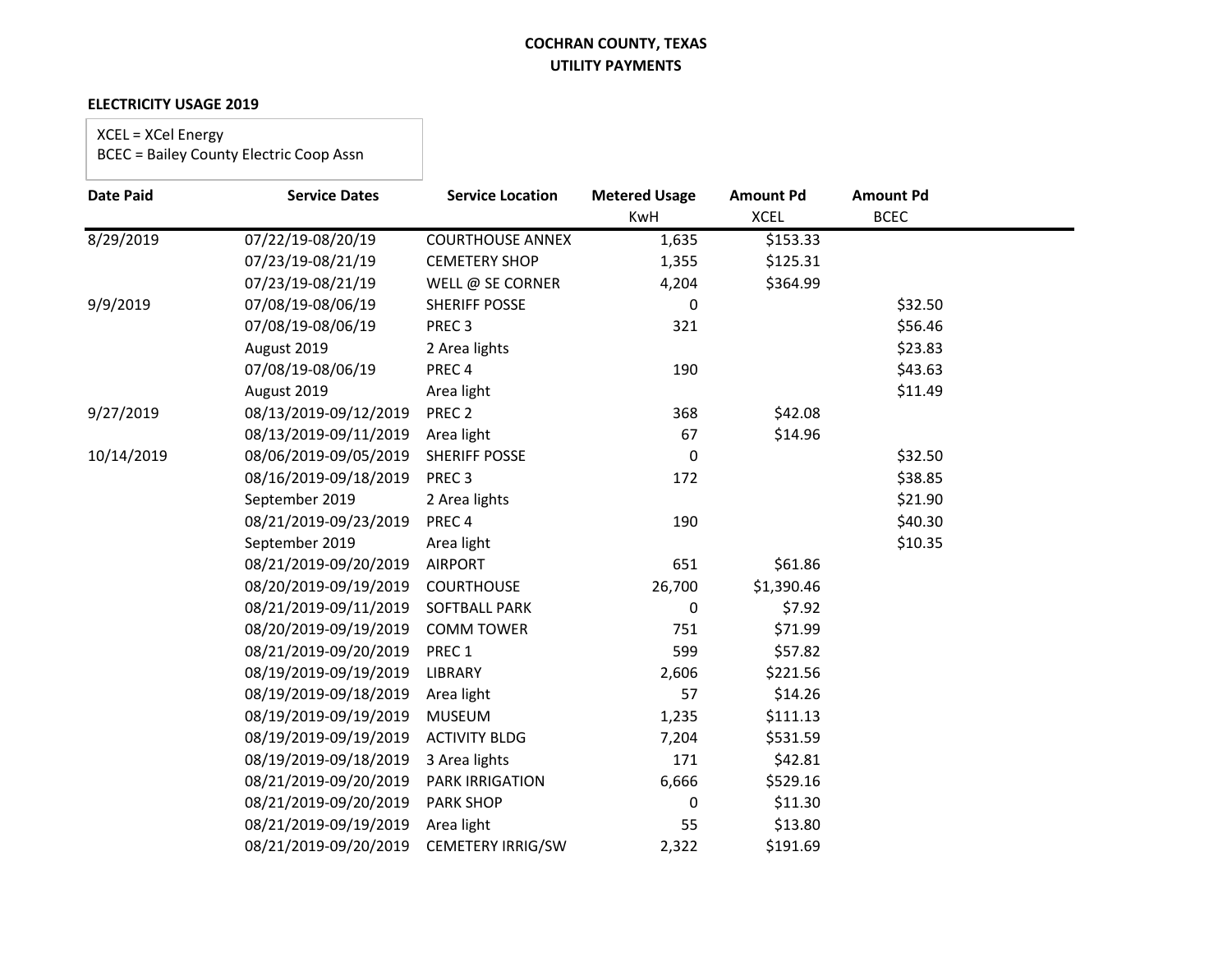#### **ELECTRICITY USAGE 2019**

### XCEL = XCel Energy

| <b>Date Paid</b> | <b>Service Dates</b>  | <b>Service Location</b>  | <b>Metered Usage</b> | <b>Amount Pd</b> | <b>Amount Pd</b> |  |
|------------------|-----------------------|--------------------------|----------------------|------------------|------------------|--|
|                  |                       |                          | KwH                  | <b>XCEL</b>      | <b>BCEC</b>      |  |
| 10/14/2019       | 08/21/2019-09/20/2019 | PARK/SHOWBARN            | 2,877                | \$234.79         |                  |  |
|                  | 08/21/2019-09/20/2019 | <b>RODEO GROUNDS</b>     | 0                    | \$11.30          |                  |  |
|                  | 08/20/2019-09/19/2019 | <b>COURTHOUSE ANNEX</b>  | 2,156                | \$184.88         |                  |  |
|                  | 08/21/2019-09/20/2019 | <b>CEMETERY SHOP</b>     | 1,715                | \$144.53         |                  |  |
|                  | 08/21/2019-09/20/2019 | WELL @ SE CORNER         | 4,172                | \$335.41         |                  |  |
| 10/30/2019       | 09/12/2019-10/11/2019 | PREC <sub>2</sub>        | 232                  | \$29.26          |                  |  |
|                  | 09/12/2019-10/10/2019 | <b>AREA LIGHT</b>        | 65                   | \$14.68          |                  |  |
|                  | 09/20/2019-10/18/2019 | <b>AIRPORT</b>           | 652                  | \$59.40          |                  |  |
|                  | 09/19/2019-10/17/2019 | <b>COURTHOUSE</b>        | 20,220               | \$1,348.93       |                  |  |
|                  | 09/19/2019-10/17/2019 | <b>COMM TOWER</b>        | 484                  | \$48.17          |                  |  |
|                  | 09/20/2019-10/21/2019 | PREC 1                   | 479                  | \$46.34          |                  |  |
|                  | 09/19/2019-10/17/2019 | LIBRARY                  | 1,411                | \$118.18         |                  |  |
|                  | 09/19/2019-10/16/2019 | Area light               | 51                   | \$14.20          |                  |  |
|                  | 09/19/2019-10/17/2019 | <b>MUSEUM</b>            | 775                  | \$70.15          |                  |  |
|                  | 09/19/2019-10/17/2019 | <b>ACTIVITY BLDG</b>     | 4,502                | \$398.02         |                  |  |
|                  | 09/19/2019-10/16/2019 | 3 Area lights            | 154                  | \$42.62          |                  |  |
|                  | 09/20/2019-10/18/2019 | <b>PARK IRRIGATION</b>   | 3,572                | \$272.91         |                  |  |
|                  | 09/20/2019-10/18/2019 | <b>PARK SHOP</b>         | 0                    | \$11.30          |                  |  |
|                  | 09/20/2019-10/17/2019 | Area light               | 51                   | \$13.81          |                  |  |
|                  | 09/20/2019-10/21/2019 | <b>CEMETERY IRRIG/SW</b> | 0                    | \$11.30          |                  |  |
|                  | 09/20/2019-10/18/2019 | PARK/SHOWBARN            | 2,013                | \$158.74         |                  |  |
|                  | 09/20/2019-10/18/2019 | RODEO GROUNDS            | 0                    | \$11.30          |                  |  |
|                  | 09/19/2019-10/17/2019 | <b>COURTHOUSE ANNEX</b>  | 450                  | \$45.61          |                  |  |
|                  | 09/20/2019-10/21/2019 | <b>CEMETERY SHOP</b>     | 191                  | \$25.27          |                  |  |
|                  | 09/20/2019-10/21/2019 | WELL @ SE CORNER         | 0                    | \$11.30          |                  |  |
| 11/12/2019       | 09/18/2019-10/17/2019 | PREC <sub>3</sub>        | 114                  |                  | \$33.04          |  |
|                  | October 2019          | 2 Area lights            |                      |                  | \$21.90          |  |
|                  | 09/23/2019-10/21/2019 | PREC <sub>4</sub>        | 170                  |                  | \$36.99          |  |
|                  | October 2019          | Area light               |                      |                  | \$10.35          |  |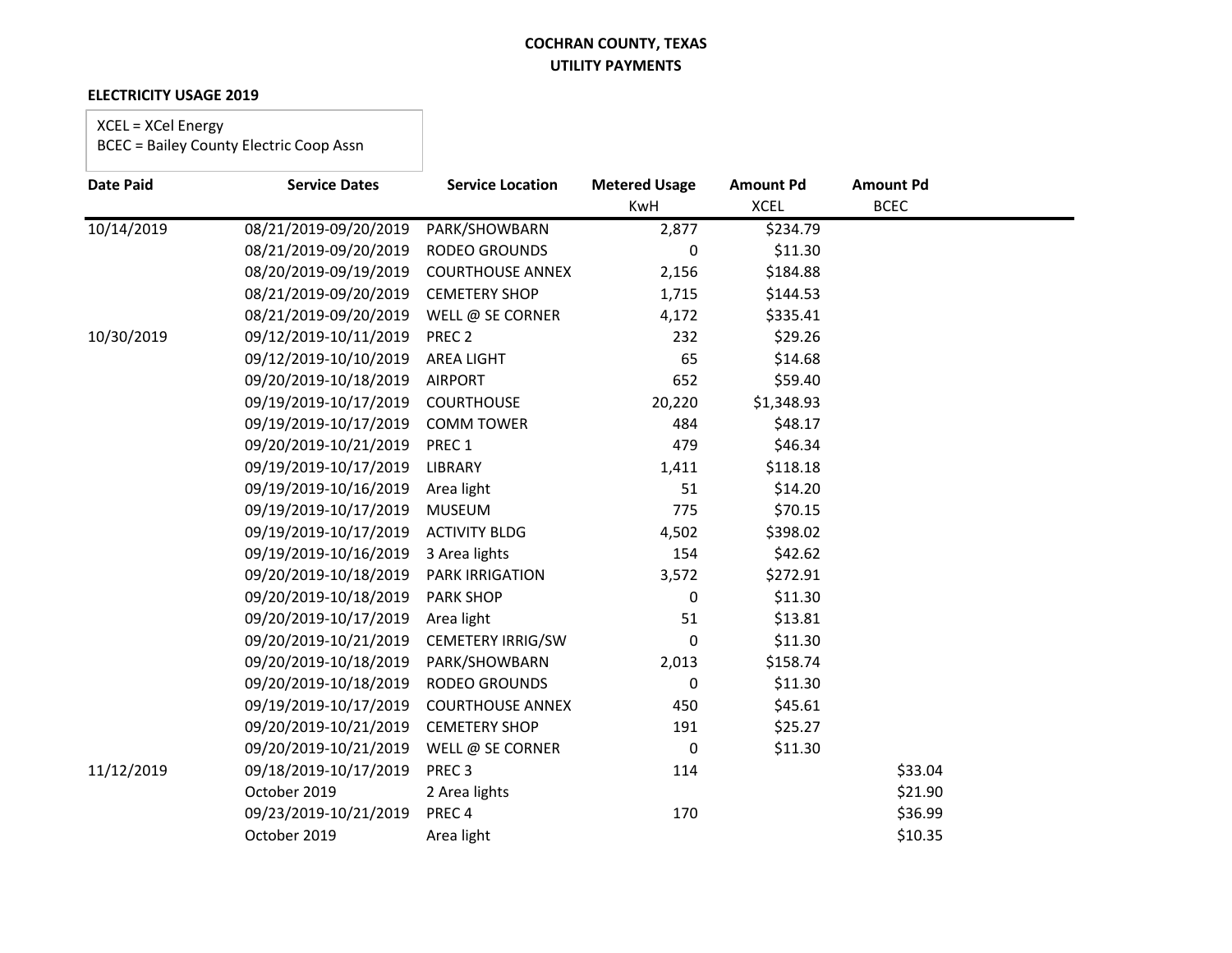#### **ELECTRICITY USAGE 2019**

### XCEL = XCel Energy

| <b>Date Paid</b> | <b>Service Dates</b>  | <b>Service Location</b>  | <b>Metered Usage</b> | <b>Amount Pd</b> | <b>Amount Pd</b> |  |
|------------------|-----------------------|--------------------------|----------------------|------------------|------------------|--|
|                  |                       |                          | KwH                  | <b>XCEL</b>      | <b>BCEC</b>      |  |
| 11/12/2019       | 09/05/2019-10/03/2019 | <b>SHERIFF POSSE</b>     | 0                    |                  | \$32.50          |  |
| 11/26/2019       | 10/11/2019-11/11/2019 | PREC <sub>2</sub>        | 109                  | \$19.74          |                  |  |
|                  | 10/11/2019-11/10/2019 | <b>AREA LIGHT</b>        | 69                   | \$15.08          |                  |  |
|                  | 10/18/2019-11/18/2019 | <b>AIRPORT</b>           | 778                  | \$67.60          |                  |  |
|                  | 10/17/2019-11/15/2019 | <b>COURTHOUSE</b>        | 15,300               | \$1,055.26       |                  |  |
|                  | 10/17/2019-11/15/2019 | <b>COMM TOWER</b>        | 493                  | \$48.38          |                  |  |
|                  | 10/21/2019-11/18/2019 | PREC 1                   | 488                  | \$46.61          |                  |  |
|                  | 10/17/2019-11/15/2019 | LIBRARY                  | 955                  | \$82.83          |                  |  |
|                  | 10/17/2019-11/14/2019 | Area light               | 53                   | \$14.38          |                  |  |
|                  | 10/17/2019-11/15/2019 | <b>MUSEUM</b>            | 57                   | \$15.86          |                  |  |
|                  | 10/17/2019-11/15/2019 | <b>ACTIVITY BLDG</b>     | 3,466                | \$354.48         |                  |  |
|                  | 10/17/2019-11/14/2019 | 3 Area lights            | 160                  | \$43.15          |                  |  |
|                  | 10/18/2019-11/18/2019 | <b>PARK IRRIGATION</b>   | 1,022                | \$85.27          |                  |  |
|                  | 10/18/2019-11/18/2019 | <b>PARK SHOP</b>         | 259                  | \$30.02          |                  |  |
|                  | 10/18/2019-11/17/2019 | Area light               | 57                   | \$14.03          |                  |  |
|                  | 10/21/2019-11/18/2019 | <b>CEMETERY IRRIG/SW</b> | 0                    | \$11.27          |                  |  |
|                  | 10/18/2019-11/18/2019 | PARK/SHOWBARN            | 1,424                | \$114.37         |                  |  |
|                  | 10/18/2019-11/18/2019 | RODEO GROUNDS            | 0                    | \$11.27          |                  |  |
|                  | 10/17/2019-11/15/2019 | <b>COURTHOUSE ANNEX</b>  | 289                  | \$33.17          |                  |  |
|                  | 10/21/2019-11/18/2019 | <b>CEMETERY SHOP</b>     | 39                   | \$14.09          |                  |  |
|                  | 10/21/2019-11/18/2019 | WELL @ SE CORNER         | 0                    | \$11.27          |                  |  |
| 12/9/2019        | 10/17/2019-11/20/2019 | PREC <sub>3</sub>        | 102                  |                  | \$32.19          |  |
|                  | November 2019         | 2 Area lights            |                      |                  | \$21.90          |  |
|                  | 10/21/2019-11/20/2019 | PREC <sub>4</sub>        | 430                  |                  | \$55.32          |  |
|                  | November 2019         | Area light               |                      |                  | \$10.35          |  |
|                  | 10/03/2019-11/15/2019 | <b>SHERIFF POSSE</b>     | 0                    | \$32.59          | \$32.59          |  |
| 12/30/2019       | 11/11/2019-12/12/2019 | PREC <sub>2</sub>        | 104                  | \$19.36          |                  |  |
|                  | 11/11/2019-12/11/2019 | <b>AREA LIGHT</b>        | 69                   | \$15.07          |                  |  |
|                  | 11/18/2019-12/20/2019 | <b>AIRPORT</b>           | 818                  | \$70.51          |                  |  |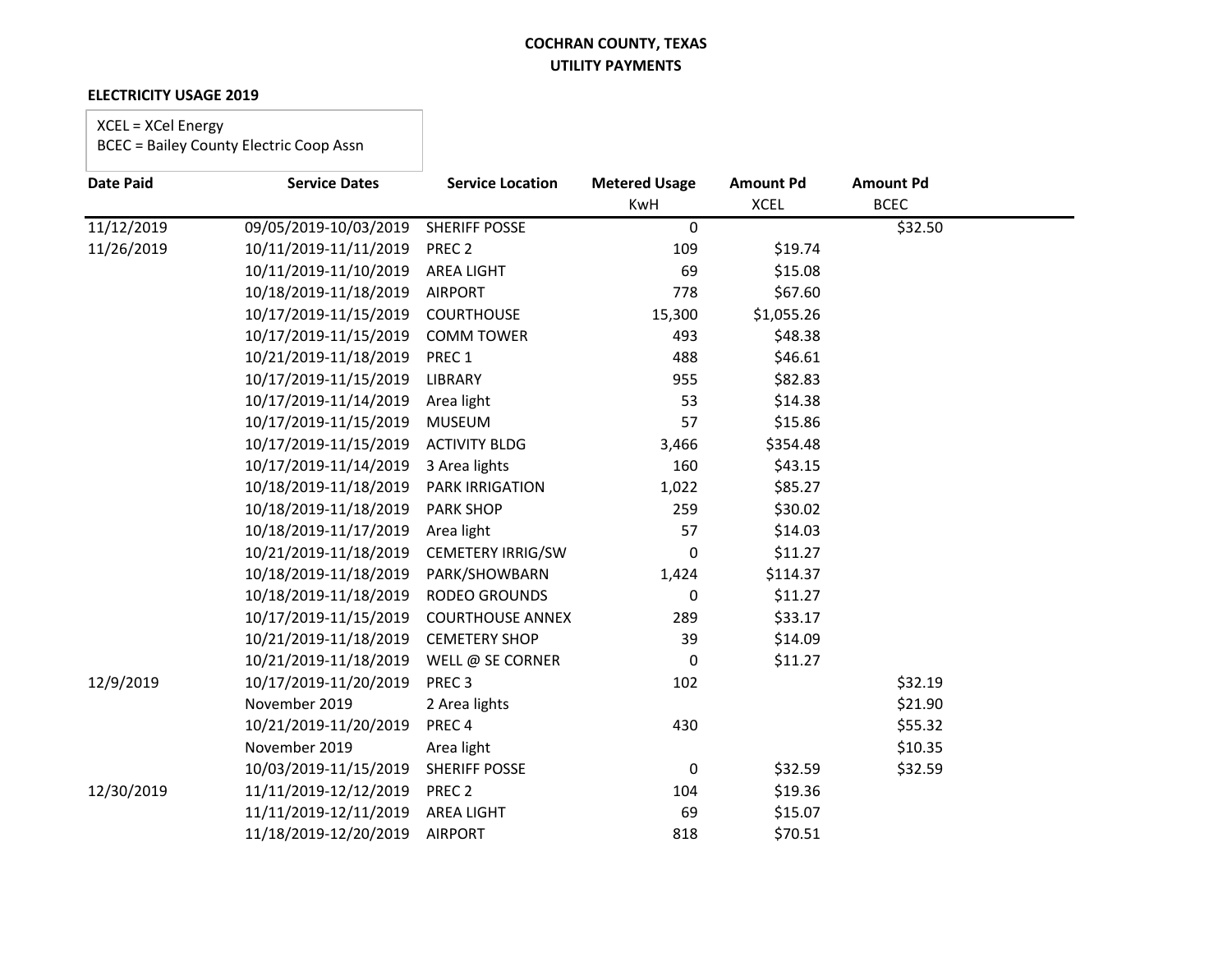### **ELECTRICITY USAGE 2019**

### XCEL = XCel Energy

| <b>Date Paid</b> | <b>Service Dates</b>  | <b>Service Location</b>  | <b>Metered Usage</b> | <b>Amount Pd</b> | <b>Amount Pd</b> |  |
|------------------|-----------------------|--------------------------|----------------------|------------------|------------------|--|
|                  |                       |                          | KwH                  | <b>XCEL</b>      | <b>BCEC</b>      |  |
| 12/30/2019       | 11/15/2019-12/19/2019 | <b>COURTHOUSE</b>        | 17,940               | \$1,180.27       |                  |  |
|                  | 11/15/2019-12/19/2019 | <b>COMM TOWER</b>        | 1,082                | \$92.30          |                  |  |
|                  | 11/18/2019-12/19/2019 | PREC 1                   | 463                  | \$44.79          |                  |  |
|                  | 11/15/2019-12/19/2019 | LIBRARY                  | 1,120                | \$95.14          |                  |  |
|                  | 11/15/2019-12/18/2019 | Area light               | 62                   | \$14.54          |                  |  |
|                  | 11/15/2019-12/19/2019 | <b>MUSEUM</b>            | 328                  | \$36.06          |                  |  |
|                  | 11/15/2019-12/19/2019 | <b>ACTIVITY BLDG</b>     | 4,064                | \$412.00         |                  |  |
|                  | 11/15/2019-12/18/2019 | 3 Area lights            | 187                  | \$43.65          |                  |  |
|                  | 11/18/2019-12/20/2019 | <b>PARK IRRIGATION</b>   | 1,094                | \$90.48          |                  |  |
|                  | 11/18/2019-12/20/2019 | <b>PARK SHOP</b>         | 176                  | \$24.00          |                  |  |
|                  | 11/18/2019-12/19/2019 | Area light               | 59                   | \$38.07          |                  |  |
|                  | 11/18/2019-12/20/2019 | <b>CEMETERY IRRIG/SW</b> | 0                    | \$11.27          |                  |  |
|                  | 11/18/2019-12/20/2019 | PARK/SHOWBARN            | 1,340                | \$108.30         |                  |  |
|                  | 11/18/2019-12/19/2019 | RODEO GROUNDS            | 0                    | \$11.27          |                  |  |
|                  | 11/15/2019-12/19/2019 | <b>COURTHOUSE ANNEX</b>  | 14                   | \$113.34         |                  |  |
|                  | 11/18/2019-12/20/2019 | <b>CEMETERY SHOP</b>     | 47                   | \$14.67          |                  |  |
|                  | 11/18/2019-12/20/2019 | WELL @ SE CORNER         | 0                    | \$11.27          |                  |  |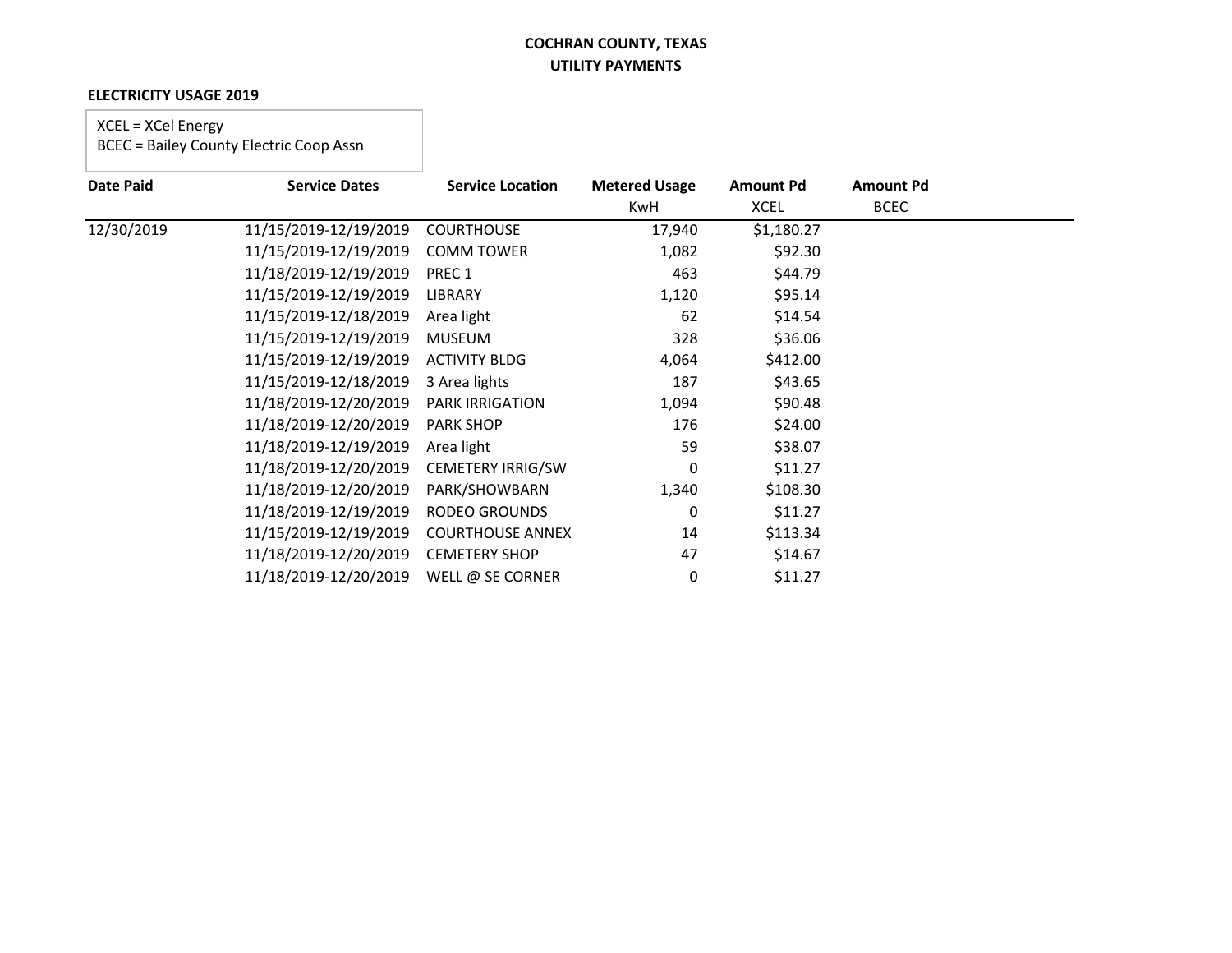City of Mrtn = City of Morton WTG = West Texas Gas, Inc. City of Wht = City of Whiteface

| <b>Date Paid</b> | <b>Service Dates</b> | <b>Service Location</b> | <b>Metered Usage</b> | <b>Amount Pd</b> | <b>Amount Pd</b> | <b>Amount Pd</b> |
|------------------|----------------------|-------------------------|----------------------|------------------|------------------|------------------|
|                  |                      |                         | <b>MCF</b>           | City of Mrtn     | <b>WTG</b>       | City of Wht      |
| 1/14/2019        | 11/15/18-12/14/18    | PREC <sub>2</sub>       | 5.6                  |                  |                  | \$32.56          |
|                  | 11/15/18-12/17/18    | <b>LIBRARY</b>          | 24                   | \$206.00         |                  |                  |
|                  | 11/15/18-12/17/18    | <b>MUSEUM</b>           | 23                   | \$197.50         |                  |                  |
|                  | 11/15/18-12/17/18    | <b>ACTIVITY BLDG</b>    | 177                  | \$1,506.50       |                  |                  |
|                  | 11/15/18-12/17/18    | <b>COURTHOUSE</b>       | 65                   | \$554.50         |                  |                  |
|                  | 11/15/18-12/17/18    | PREC <sub>1</sub>       | 36                   | \$308.00         |                  |                  |
|                  | 12/04/18-12/27/18    | PARK/SHOP               | 0                    |                  | \$14.13          |                  |
|                  | 12/04/18-12/27/18    | PARK/SHOWBARN           | 11                   |                  | \$68.39          |                  |
|                  | 12/03/18-12/27/18    | PREC <sub>3</sub>       | 0                    |                  | \$24.68          |                  |
| 2/11/2019        | 12/14/18-01/15/19    | PREC <sub>2</sub>       | 1.5                  |                  |                  | \$16.25          |
|                  | 12/17/18-01/15/19    | <b>LIBRARY</b>          | 24                   | \$206.00         |                  |                  |
|                  | 12/17/18-01/15/19    | <b>MUSEUM</b>           | 32                   | \$274.00         |                  |                  |
|                  | 12/17/18-01/15/19    | <b>ACTIVITY BLDG</b>    | 172                  | \$1,464.00       |                  |                  |
|                  | 12/17/18-01/15/19    | <b>COURTHOUSE</b>       | 78                   | \$665.00         |                  |                  |
|                  | 12/17/18-01/15/19    | PREC 1                  | 37                   | \$316.50         |                  |                  |
| 2/27/2019        | 12/27/18-01/29/19    | PARK/SHOP               | 0                    |                  | \$14.15          |                  |
|                  | 12/27/18-01/29/19    | PARK/SHOWBARN           | 71.9                 |                  | \$364.69         |                  |
|                  | 12/27/18-01/30/19    | PREC <sub>3</sub>       | 0                    |                  | \$24.90          |                  |
| 3/11/2019        | 01/15/19-02/15/19    | <b>LIBRARY</b>          | 25                   | \$214.50         |                  |                  |
|                  | 01/15/19-02/15/19    | <b>MUSEUM</b>           | 14                   | \$121.00         |                  |                  |
|                  | 01/15/19-02/15/19    | <b>ACTIVITY BLDG</b>    | 183                  | \$1,557.50       |                  |                  |
|                  | 01/15/19-02/15/19    | <b>COURTHOUSE</b>       | 108                  | \$920.00         |                  |                  |
|                  | 01/15/19-02/15/19    | PREC 1                  | 37                   | \$316.50         |                  |                  |
|                  | 01/15/19-02/15/19    | PREC <sub>2</sub>       | 1                    |                  |                  | \$16.25          |
| 3/28/2019        | 01/29/19-03/05/19    | PARK/SHOP               | 0                    |                  | 14.15            |                  |
|                  | 01/29/19-03/05/19    | PARK/SHOWBARN           | 0.6                  |                  | \$27.55          |                  |
|                  | 01/30/19-03/05/19    | PREC <sub>3</sub>       | 0                    |                  | \$24.90          |                  |
| 4/8/2019         | 02/15/19-03/15/19    | <b>LIBRARY</b>          | 19                   | \$163.50         |                  |                  |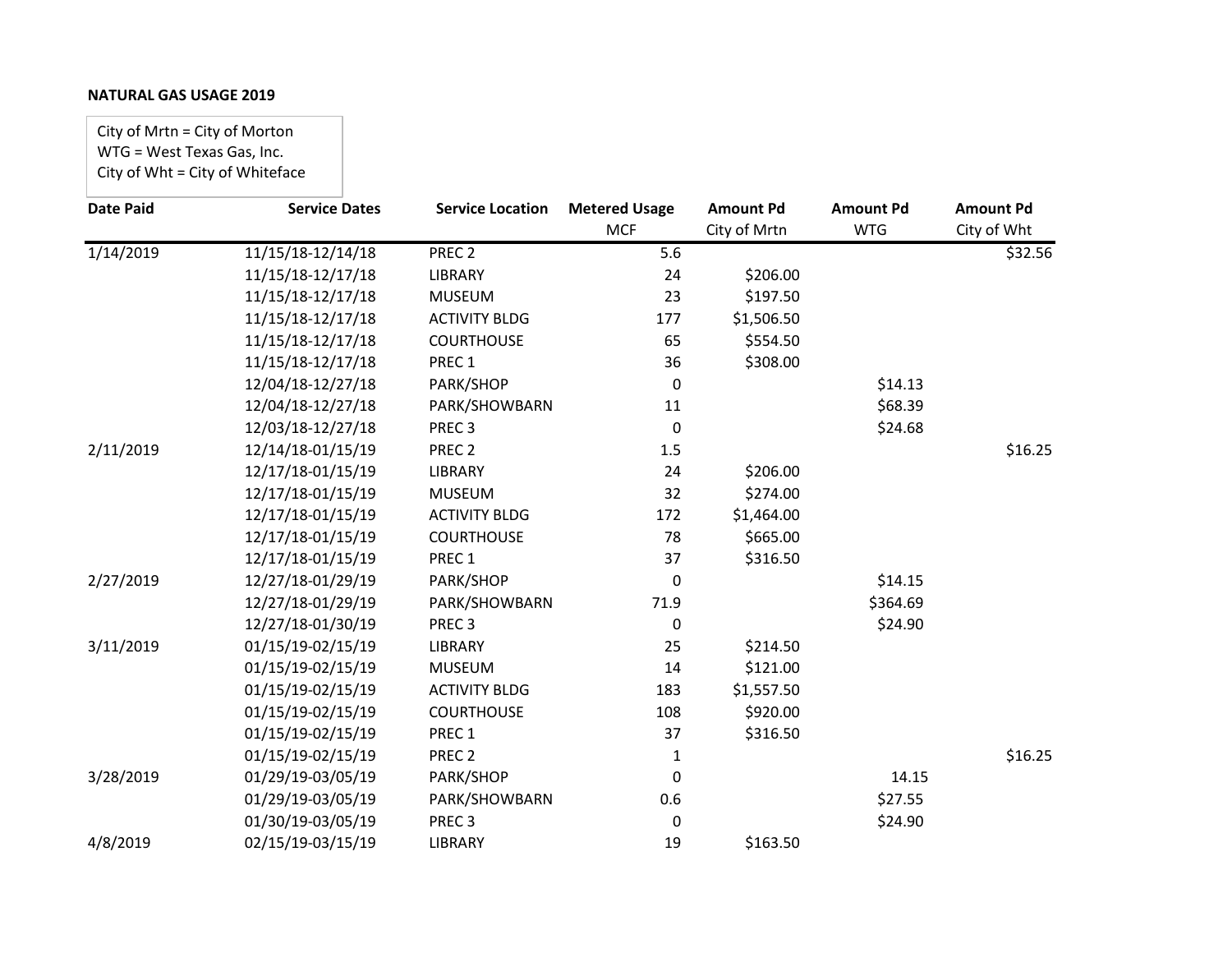City of Mrtn = City of Morton WTG = West Texas Gas, Inc City of Wht = City of Whiteface

| <b>Date Paid</b> | <b>Service Dates</b> | <b>Service Location</b> | <b>Metered Usage</b> | <b>Amount Pd</b> | <b>Amount Pd</b> | <b>Amount Pd</b> |
|------------------|----------------------|-------------------------|----------------------|------------------|------------------|------------------|
|                  |                      |                         | <b>MCF</b>           | City of Mrtn     | <b>WTG</b>       | City of Wht      |
| 4/8/2019         | 02/15/19-03/15/19    | <b>MUSEUM</b>           | 9                    | \$78.50          |                  |                  |
|                  | 02/15/19-03/15/19    | <b>ACTIVITY BLDG</b>    | 95                   | \$809.50         |                  |                  |
|                  | 02/15/19-03/15/19    | <b>COURTHOUSE</b>       | 54                   | \$461.00         |                  |                  |
|                  | 02/15/19-03/15/19    | PREC 1                  | 10                   | \$87.00          |                  |                  |
|                  | 02/15/19-03/15/19    | PREC <sub>2</sub>       | 1                    |                  |                  | \$16.25          |
| 4/29/2019        | 03/05/19-04/09/19    | PARK/SHOP               | 0                    |                  | \$14.15          |                  |
|                  | 03/05/19-04/09/19    | PARK/SHOWBARN           | 0                    |                  | \$24.90          |                  |
|                  | 03/05/19-04/09/19    | PREC <sub>3</sub>       | 0                    |                  | \$24.90          |                  |
| 5/13/2019        | 03/15/19-04/15/19    | <b>LIBRARY</b>          | 8                    | \$70.00          |                  |                  |
|                  | 03/15/19-04/15/19    | <b>MUSEUM</b>           | 3                    | \$27.50          |                  |                  |
|                  | 03/15/19-04/15/19    | <b>ACTIVITY BLDG</b>    | 55                   | \$469.50         |                  |                  |
|                  | 03/15/19-04/15/19    | <b>COURTHOUSE</b>       | 15                   | \$129.50         |                  |                  |
|                  | 03/15/19-04/15/19    | PREC <sub>1</sub>       | 3                    | \$27.50          |                  |                  |
|                  | 03/15/19-04/15/19    | PREC <sub>2</sub>       | 0                    |                  |                  | \$16.25          |
| 5/30/2019        | 04/09/19-05/07/19    | PARK/SHOP               | 0                    |                  | \$11.76          |                  |
|                  | 04/09/19-05/07/19    | PARK/SHOWBARN           | 0                    |                  | \$18.58          |                  |
|                  | 04/08/19-05/06/19    | PREC <sub>3</sub>       | 0                    |                  | \$18.58          |                  |
| 6/10/2019        | 04/15/19-05/15/19    | <b>LIBRARY</b>          | 3                    | \$27.50          |                  |                  |
|                  | 04/15/19-05/15/19    | <b>MUSEUM</b>           | $\overline{2}$       | \$19.00          |                  |                  |
|                  | 04/15/19-05/15/19    | <b>ACTIVITY BLDG</b>    | 17                   | \$146.50         |                  |                  |
|                  | 04/15/19-05/15/19    | <b>COURTHOUSE</b>       | 5                    | \$44.50          |                  |                  |
|                  | 04/15/19-05/15/19    | PREC 1                  | $\mathbf{1}$         | \$19.00          |                  |                  |
|                  | 04/15/19-05/15/19    | PREC <sub>2</sub>       | 3                    |                  |                  | \$16.25          |
|                  | 05/07/19-05/29/19    | PARK/SHOP               | 0                    |                  | \$14.15          |                  |
|                  | 05/07/19-05/29/19    | PARK/SHOWBARN           | 0                    |                  | \$24.90          |                  |
|                  | 05/06/19-05/29/19    | PREC <sub>3</sub>       | 0                    |                  | \$23.15          |                  |
| 6/27/2019        | 05/15/19-06/15/19    | PREC <sub>2</sub>       | 0                    |                  |                  | \$16.25          |
| 7/8/2019         | 05/15/19-06/17/19    | <b>LIBRARY</b>          | 0                    | \$19.00          |                  |                  |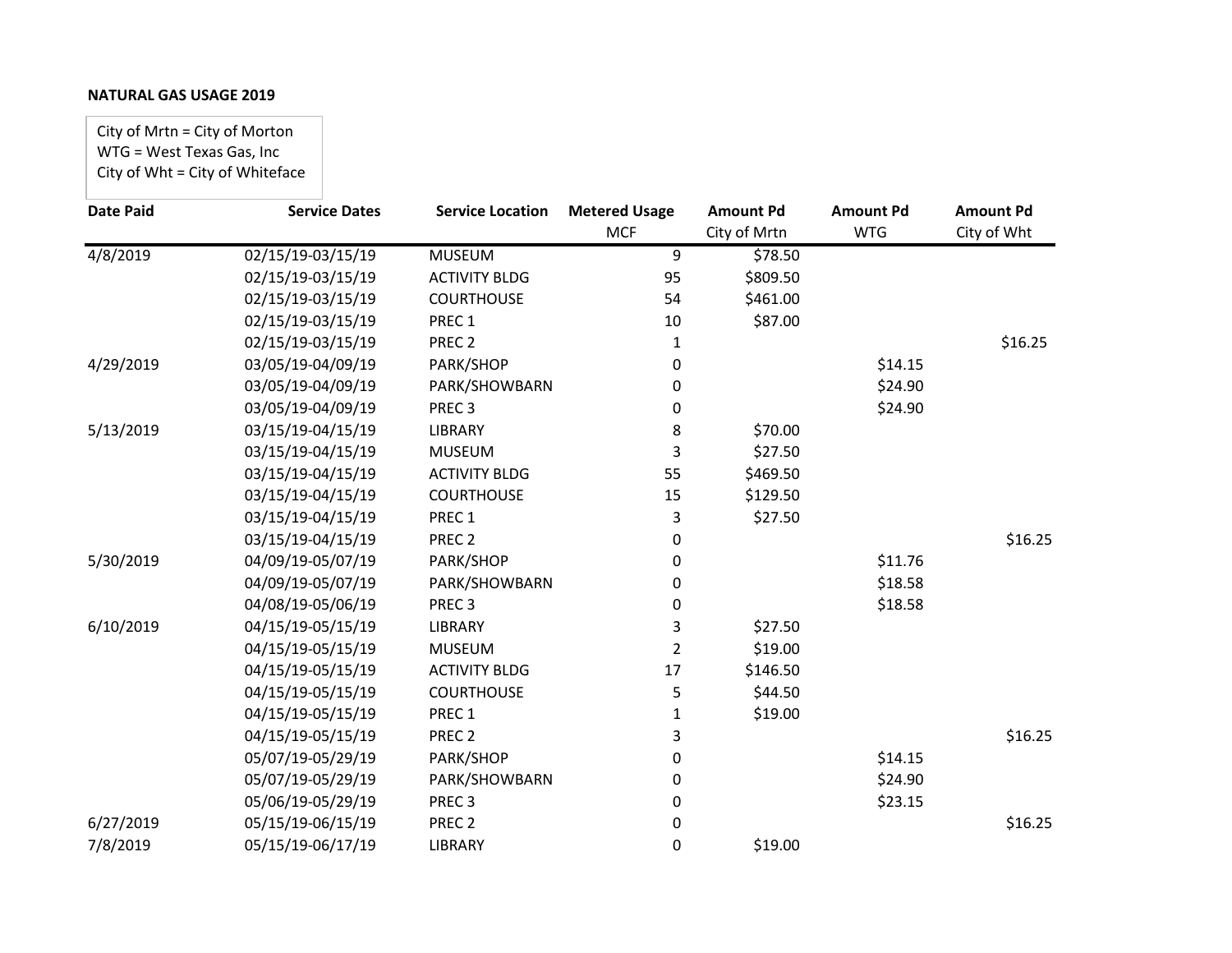City of Mrtn = City of Morton WTG = West Texas Gas Inc City of Wht = City of Whiteface

| <b>Date Paid</b> | <b>Service Dates</b>  | <b>Service Location</b> | <b>Metered Usage</b> | <b>Amount Pd</b> | <b>Amount Pd</b> | <b>Amount Pd</b> |
|------------------|-----------------------|-------------------------|----------------------|------------------|------------------|------------------|
|                  |                       |                         | <b>MCF</b>           | City of Mrtn     | <b>WTG</b>       | City of Wht      |
| 7/8/2019         | 05/15/19-06/17/19     | <b>MUSEUM</b>           | $\overline{2}$       | \$19.00          |                  |                  |
|                  | 05/15/19-06/17/19     | <b>ACTIVITY BLDG</b>    | 5                    | \$44.50          |                  |                  |
|                  | 05/15/19-06/17/19     | <b>COURTHOUSE</b>       | 4                    | \$36.00          |                  |                  |
|                  | 05/15/19-06/17/19     | PREC 1                  | 0                    | \$19.00          |                  |                  |
| 7/8/2019         | 05/29/19-06/26/19     | PARK/SHOP               | 0                    |                  | \$14.15          |                  |
|                  | 05/29/19-06/26/19     | PARK/SHOWBARN           | 0                    |                  | \$24.90          |                  |
|                  | 05/29/19-06/26/19     | PREC <sub>3</sub>       | 0                    |                  | \$24.90          |                  |
| 7/27/2019        | 05/15/19-06/17/19     | PREC <sub>2</sub>       | 0                    |                  |                  | \$16.25          |
| 8/12/2019        | 06/17/19-07/15/19     | <b>LIBRARY</b>          | 0                    | \$19.00          |                  |                  |
|                  | 06/17/19-07/15/19     | <b>MUSEUM</b>           | 2                    | \$19.00          |                  |                  |
|                  | 06/17/19-07/15/19     | <b>ACTIVITY BLDG</b>    | 5                    | \$44.50          |                  |                  |
|                  | 06/17/19-07/15/19     | <b>COURTHOUSE</b>       | 0                    | \$19.00          |                  |                  |
|                  | 06/17/19-07/15/19     | PREC 1                  | 0                    | \$19.00          |                  |                  |
|                  | 06/17/19-07/15/19     | PREC <sub>2</sub>       | 0                    |                  |                  | \$16.25          |
|                  | 06/26/19-07/29/19     | PARK/SHOP               | 0                    |                  | \$14.15          |                  |
|                  | 06/26/19-07/29/19     | PARK/SHOWBARN           | 0                    |                  | \$24.90          |                  |
|                  | 06/26/19-07/29/19     | PREC <sub>3</sub>       | 0                    |                  | \$24.90          |                  |
| 9/9/2019         | 07/15/19-08/15/19     | <b>LIBRARY</b>          | 0                    | \$19.00          |                  |                  |
|                  | 07/15/19-08/15/19     | <b>MUSEUM</b>           | 2                    | \$19.00          |                  |                  |
|                  | 07/15/19-08/15/19     | <b>ACTIVITY BLDG</b>    | $\overline{2}$       | \$19.00          |                  |                  |
|                  | 07/15/19-08/15/19     | <b>COURTHOUSE</b>       | 0                    | \$19.00          |                  |                  |
|                  | 07/15/19-08/15/19     | PREC 1                  | 0                    | \$19.00          |                  |                  |
|                  | 07/15/19-08/16/19     | PREC <sub>2</sub>       | 0                    |                  |                  | \$16.25          |
|                  | 07/29/19-08/28/19     | PARK/SHOP               | 0                    |                  | \$14.15          |                  |
|                  | 07/29/19-08/28/19     | PARK/SHOWBARN           | 0                    |                  | \$24.90          |                  |
|                  | 07/29/19-08/28/19     | PREC <sub>3</sub>       | 0                    |                  | \$24.90          |                  |
| 10/14/2019       | 08/15/2019-09/16/2019 | <b>LIBRARY</b>          | 0                    | \$19.00          |                  |                  |
|                  | 08/15/2019-09/16/2019 | <b>MUSEUM</b>           | 1                    | \$19.00          |                  |                  |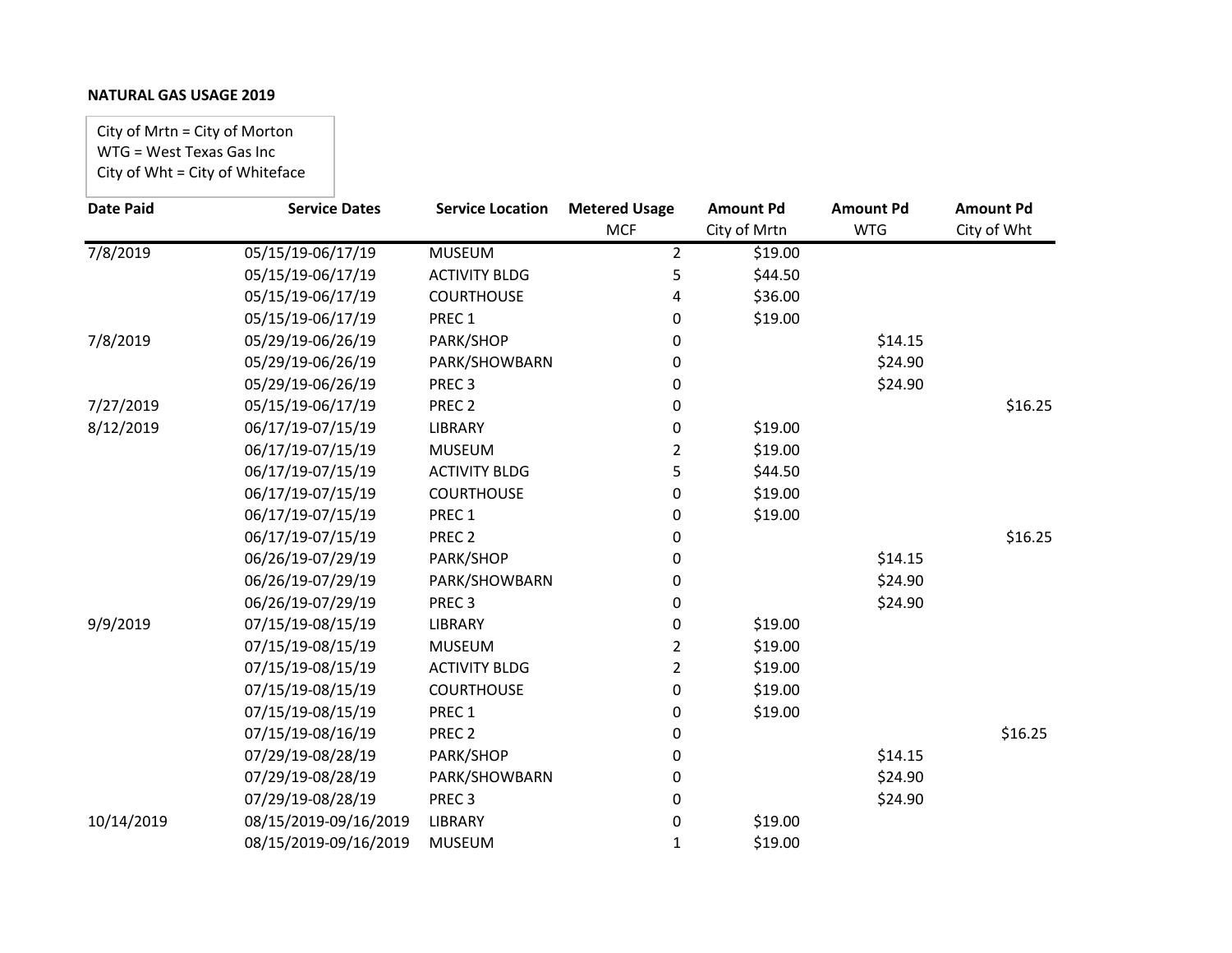City of Mrtn = City of Morton WTG = West Texas Gas Inc City of Wht = City of Whiteface

| <b>Date Paid</b> | <b>Service Dates</b>  | <b>Service Location</b> | <b>Metered Usage</b> | <b>Amount Pd</b> | <b>Amount Pd</b> | <b>Amount Pd</b> |
|------------------|-----------------------|-------------------------|----------------------|------------------|------------------|------------------|
|                  |                       |                         | <b>MCF</b>           | City of Mrtn     | <b>WTG</b>       | City of Wht      |
| 10/14/2019       | 08/15/2019-09/16/2019 | <b>ACTIVITY BLDG</b>    | 5                    | \$44.50          |                  |                  |
|                  | 08/15/2019-09/16/2019 | <b>COURTHOUSE</b>       | 0                    | \$19.00          |                  |                  |
|                  | 08/15/2019-09/16/2019 | PREC <sub>1</sub>       | 0                    | \$19.00          |                  |                  |
|                  | 08/16/2019-09/15/2019 | PREC <sub>2</sub>       | 0                    |                  |                  | \$16.25          |
|                  | 08/28/2019-10/02/2019 | PARK/SHOP               | 0                    |                  | \$14.15          |                  |
|                  | 08/28/2019-10/02/2019 | PARK/SHOWBARN           | 0                    |                  | \$24.90          |                  |
|                  | 08/28/2019-10/02/2019 | PREC <sub>3</sub>       | 0                    |                  | \$24.90          |                  |
| 11/12/2019       | 09/16/2019-10/15/2019 | <b>LIBRARY</b>          | 1                    | \$19.00          |                  |                  |
|                  | 09/16/2019-10/15/2019 | <b>MUSEUM</b>           | 3                    | \$27.75          |                  |                  |
|                  | 09/16/2019-10/15/2019 | <b>ACTIVITY BLDG</b>    | 7                    | \$62.75          |                  |                  |
|                  | 09/16/2019-10/15/2019 | <b>COURTHOUSE</b>       | 0                    | \$19.00          |                  |                  |
|                  | 09/16/2019-10/15/2019 | PREC 1                  | 0                    | \$19.00          |                  |                  |
|                  | 09/15/2019-10/15/2019 | PREC <sub>2</sub>       | 2.4                  |                  |                  | \$18.86          |
|                  | 10/02/2019-10/28/2019 | PARK/SHOP               | 0                    |                  | \$14.15          |                  |
|                  | 10/02/2019-10/29/2019 | PARK/SHOWBARN           | 0                    |                  | \$24.90          |                  |
|                  | 10/02/2019-10/28/2019 | PREC <sub>3</sub>       | 0                    |                  | \$24.90          |                  |
| 12/09/2019       | 10/15/2019-11/15/2019 | <b>LIBRARY</b>          | 23                   | \$202.75         |                  |                  |
|                  | 10/15/2019-11/15/2019 | <b>MUSEUM</b>           | 10                   | \$89.00          |                  |                  |
|                  | 10/15/2019-11/15/2019 | <b>ACTIVITY BLDG</b>    | 159                  | \$1,392.75       |                  |                  |
|                  | 10/15/2019-11/15/2019 | <b>COURTHOUSE</b>       | 68                   | \$596.50         |                  |                  |
|                  | 10/15/2019-11/15/2019 | PREC 1                  | 19                   | \$167.75         |                  |                  |
|                  | 10/15/2019-11/15/2019 | PREC <sub>2</sub>       | 2                    |                  |                  | \$16.50          |
|                  | 10/28/2019-11/25/2019 | PARK/SHOP               | 0                    |                  | \$14.15          |                  |
|                  | 10/29/2019-11/25/2019 | PARK/SHOWBARN           | 15.9                 |                  | \$79.59          |                  |
|                  | 10/28/2019-11/25/2019 | PREC <sub>3</sub>       | 0                    |                  | \$24.90          |                  |